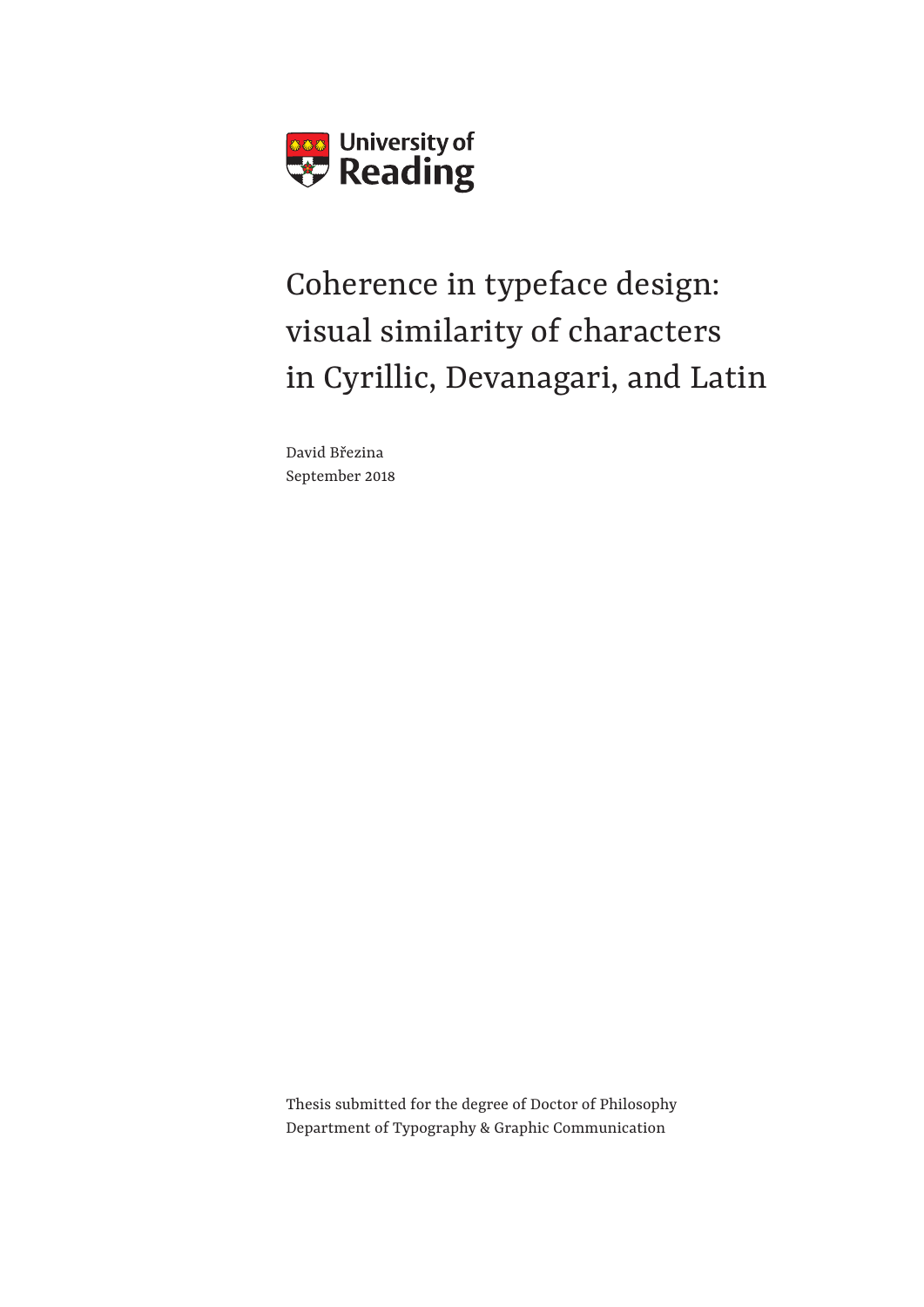Declaration

I confirm that this is my own work and the use of all material from other sources has been properly and fully acknowledged.

David Březina

This research project was funded by the Arts & Humanities Research Council under the auspices of the Design Star Doctoral Training Centre.

Thesis typed and typeset by the author in typefaces Yrsa, Skolar Sans, and Input.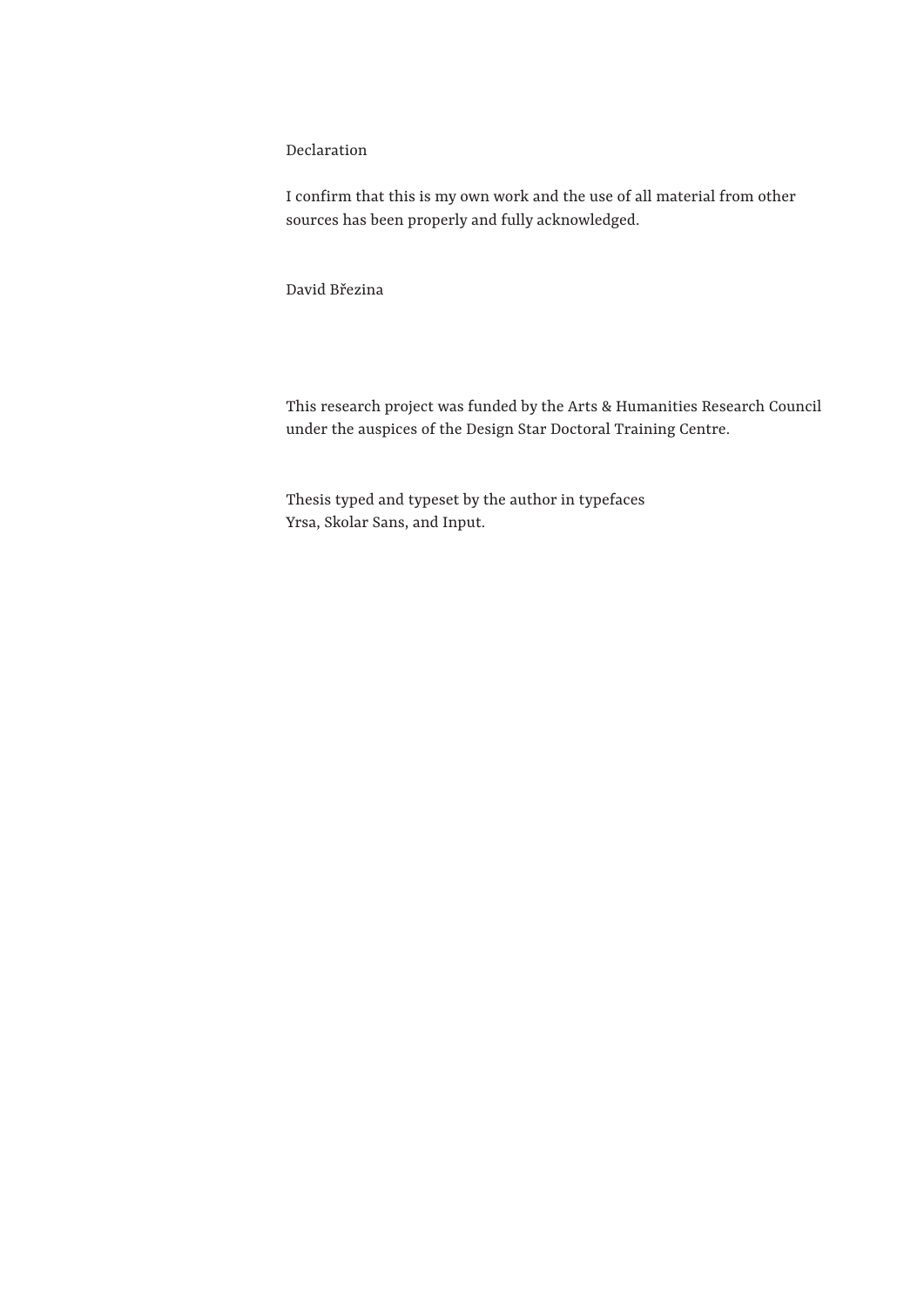To mum, dad, and Kuba. And to Anna who supported me all the way, although I made it hard.

Acknowledgements

I would like to thank Dr Mary C. Dyson, Dr Fiona G. E. Ross, and Keith Chi-Hang Tam for being the best supervisors I could ask for.

Also, I will always remember the hospitality and encouragement of the ANRT, Thomas Huot-Marchand and Bart Lamiroy in particular.

To Andrea Churchill Wong, Chris Earl, Maxim Zhukov, Maria Doreuli, Nils Frahm, Kiasmos, and my PhD colleagues: thank you for all your help and moral support.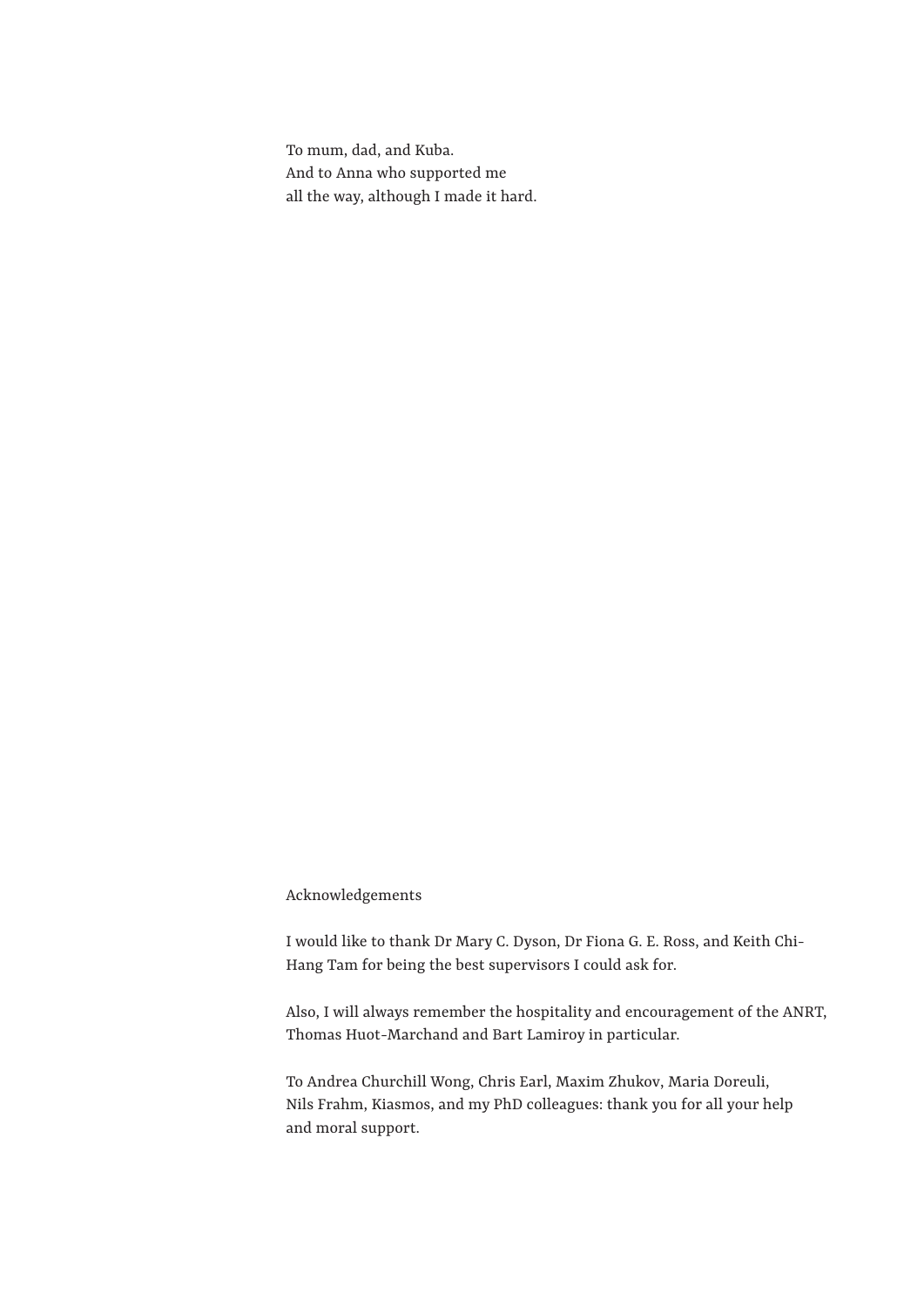#### Abstract

This thesis explores the visual similarity that underlies the coherence in the design of individual typefaces. Typeface designers aim to achieve a unifying coherence in their typefaces, so that characters can be identified individually as well as belonging together giving rise to an overall style. The objective is to determine whether the coherence perceived by readers differs from the coherence intended by designers. The research is cross-disciplinary, combining empirical studies of readers' perceptions with a computational model that is based on relevant typeface design knowledge.

Character similarity is studied in multiple different typefaces (fonts) intended for continuous reading in Cyrillic, Devanagari, and Latin scripts. The studies were conducted online to collect a large number of responses. The participants were presented with a sequence of character triplets. They were asked to identify the odd one out in each of these triplets judging by their visual similarity, thus making a statement about the similarity of the two complementary characters. This method studies the similarity in context, which provides more refined details about participants' similarity judgements.

The model interprets characters using two kinds of features: more specific parts and more general roles. The model learns the relative saliences of these features from a subset of the data collected in the studies. This allows the model to predict participants' responses to the triplets from the studies and for other, unseen triplets. Additionally, the model can provide explanations of the criteria participants used in their similarity judgements and can generate similarity matrices.

The model achieved high scores when predicting response probabilities and identifying the overall odd ones out. A view of coherence that is supported by readers' perception can be used to assist designers in their creative process, help with fonts' quality assessments, and contribute to readability research and multi-script typography.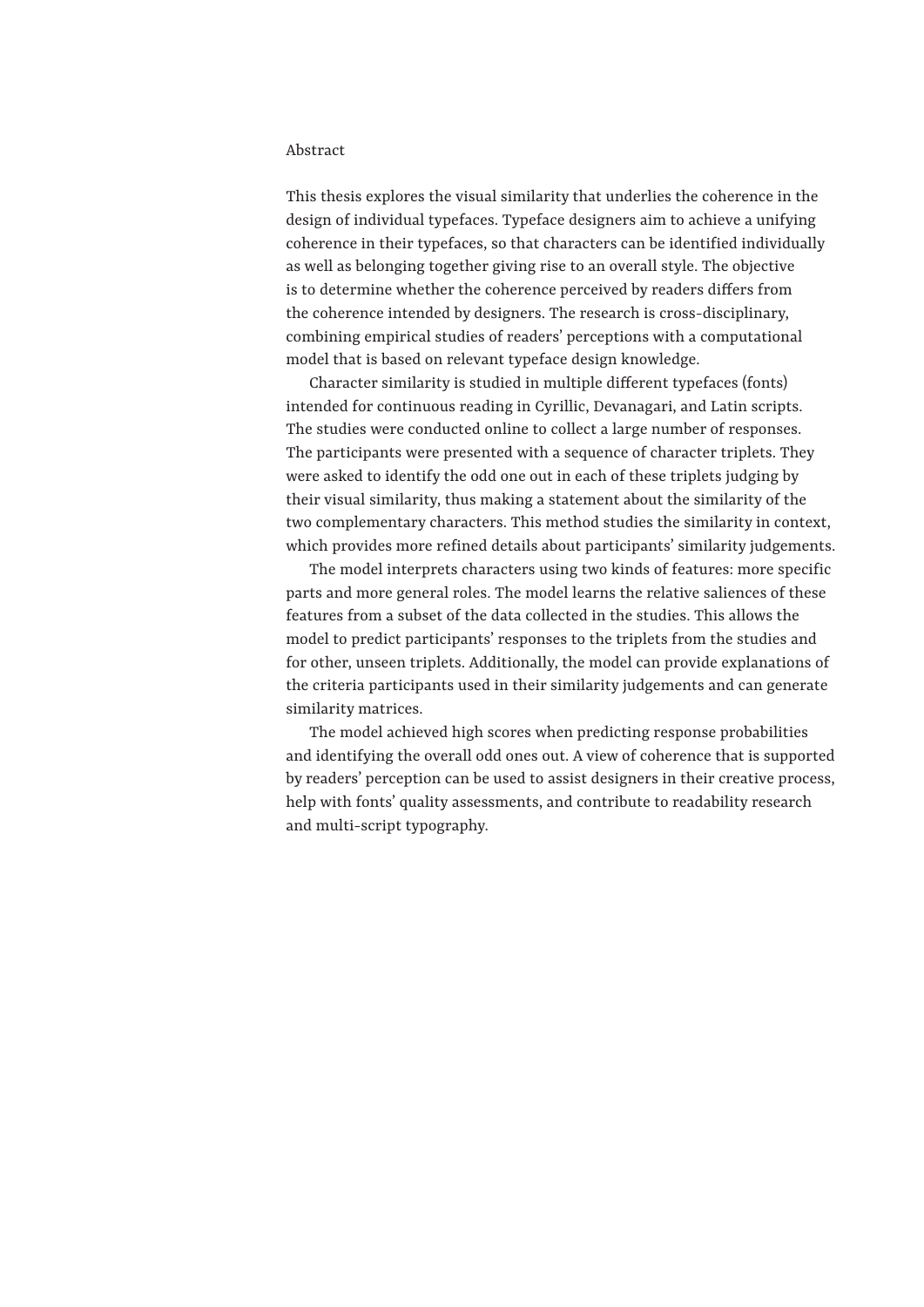#### Contents

#### **1. Introduction 8**

- 1.1. Research questions 11
- 1.2. Method 12
- 1.3. Impact 14
- 1.4. A few notes about the scope and style of this thesis 17
- 1.5. Note on notation and figures 17

#### **2. Theory and definitions 18**

- 2.1. Character 18
- 2.2. Character concept 20
- 2.3. Writing and script 25
- 2.4. Typeface 26
- 2.5. Similarity and coherence 28
- 2.6. Style 29

#### **3. Overview of the scripts studied 31**

- 3.1. Latin 32
- 3.2. Cyrillic 36
- 3.3. Devanagari 40
- 3.4. Representative characters 46

#### **4. Approaches to character conceptualization 48**

- 4.1. Shapes as contours 49
- 4.2. Shapes as strokes 51
- 4.3. Transformation of shapes 56
- 4.4. Composition of shapes 58
- 4.5. Generalization of shapes 66
	- 4.5.1. Typographic attributes 66
	- 4.5.2. The role hypothesis 67
- 4.6. Towards modelling of coherence 70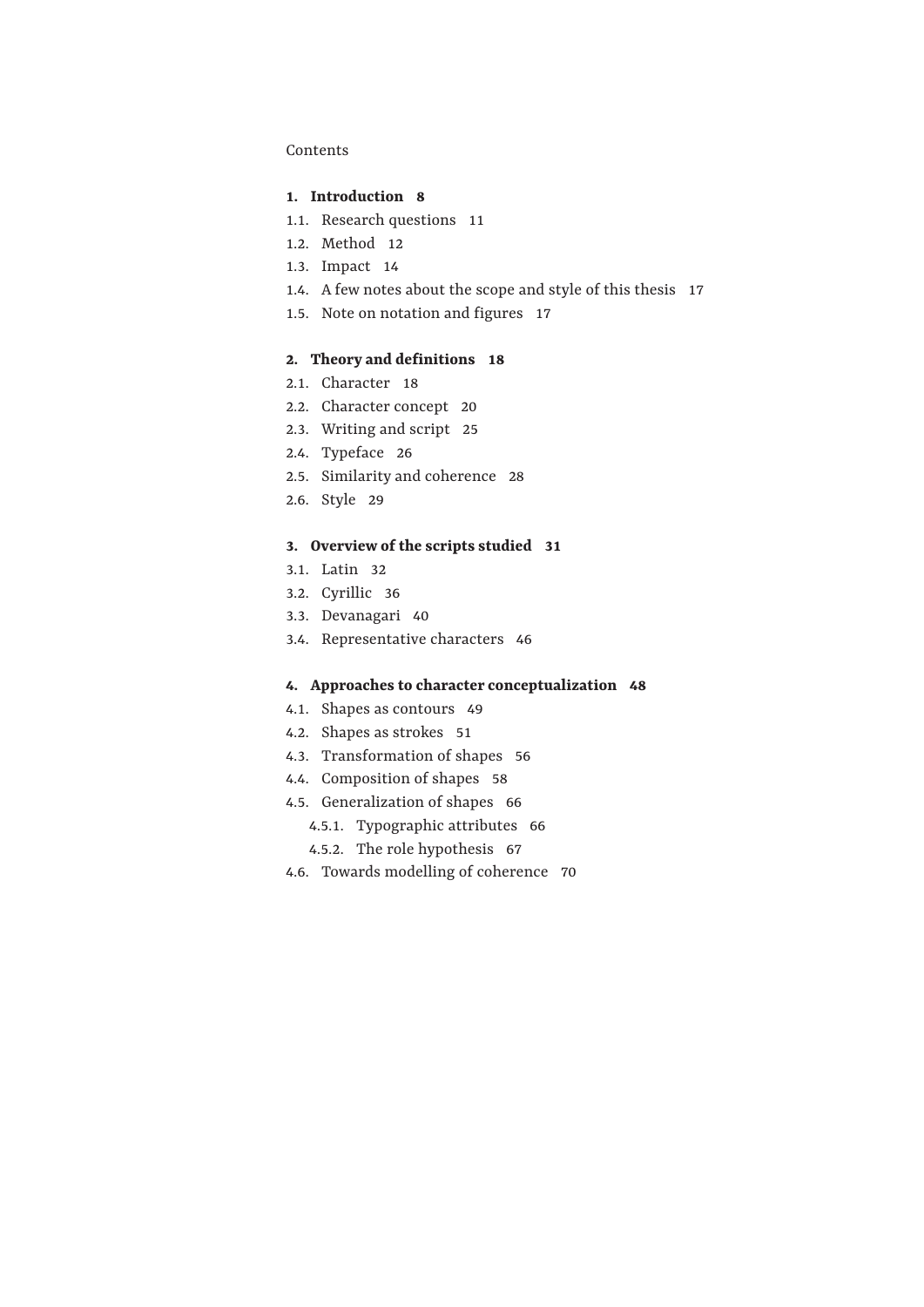#### **5. Studies with readers 71**

- 5.1. Asking about similarity 71
	- 5.1.1. Enquiry about parts 72
	- 5.1.2. Enquiry about similarity 74
- 5.2. The approach taken 76
	- 5.2.1. Triplet sequence and character pair similarity 77
		- 5.2.2. Presentation 78
- 5.3. Organisation of the studies 81
	- 5.3.1. Questionnaire 81
	- 5.3.2. Triplet trials 84
	- 5.3.3. Language variants 86
- 5.4. Scope 86
	- 5.4.1. Typefaces 86
	- 5.4.2. Characters and triplets 87
	- 5.4.3. Kinds of triplets included 95
- 5.5. Technical implementation 96
- 5.6. Pilot study 97
- 5.7. Participants 97
	- 5.7.1. Recruitment 97
	- 5.7.2. Conversion rate and dropout 97
	- 5.7.3. Devices used 98
	- 5.7.4. Comments from participants 98
- 5.8. Pre-processing 99
- 5.9. Data set overview 100
- 5.10. Participants' background data 102
- 5.11. Response data 106
	- 5.11.1. Density of the data 106
		- 5.11.2. Response frequencies 107
		- 5.11.3. Participants' agreement and triplet difficulty 108
- 5.12. Specific character pair similarity measure 111
- 5.13. Generalized character pair similarity 113
- 5.14. Character distinctiveness and perceivability 119
- 5.15. Comparison of responses 120
	- 5.15.1. Comparison of repeated triplets between typefaces 120
	- 5.15.2. Agreement between groups of participants 123
	- 5.15.3. Comparison between experts and non-experts 124
	- 5.15.4. Comparison between native and non-native, and fluent and non-fluent participants 128
- 5.16. Visual vs. linguistic interpretation 132
- 5.17. Possible methodological improvements 134
- 5.18. The use of the data 135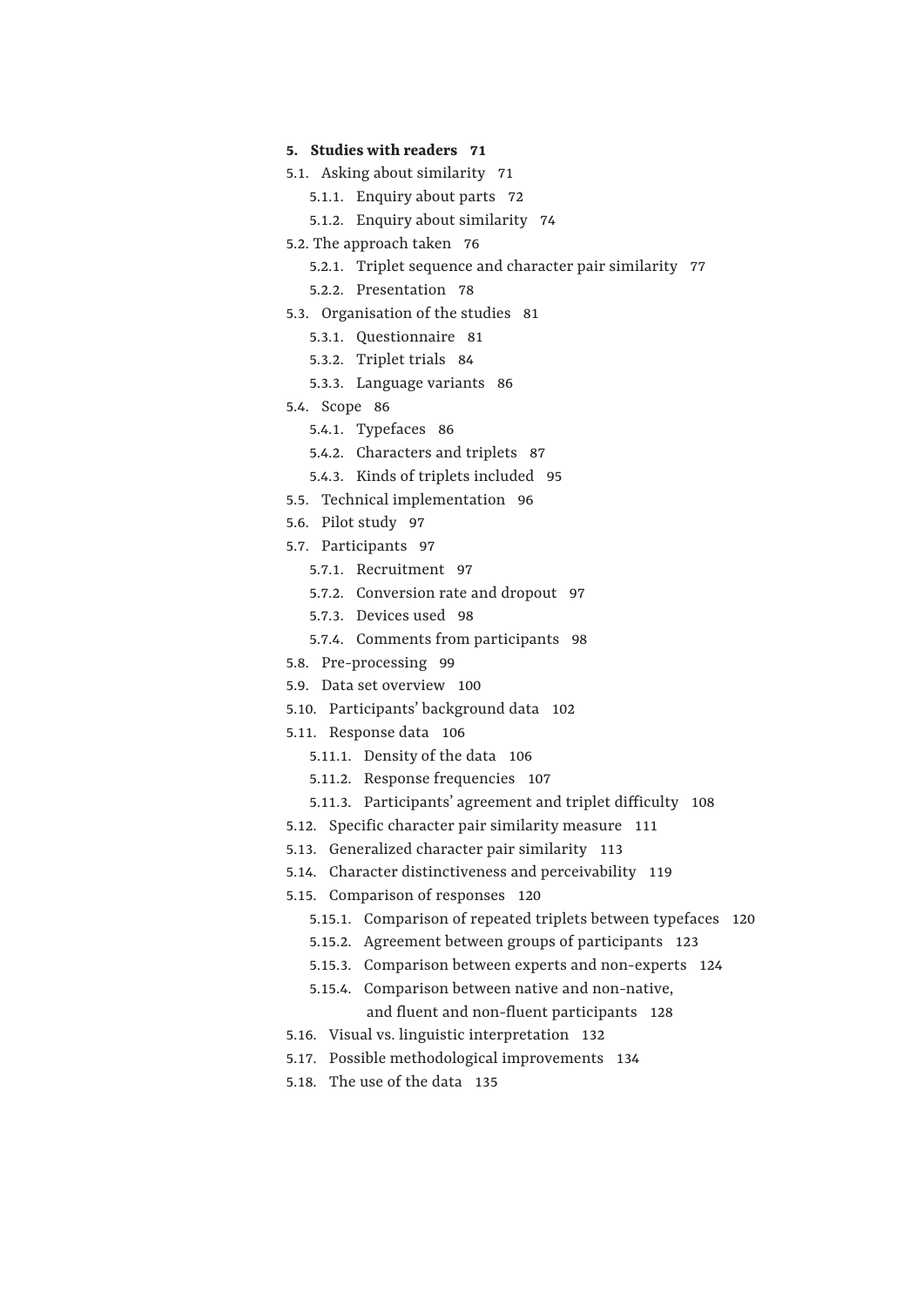#### **6. Modelling character similarity and coherence 136**

- 6.1. Modelling approaches 137
- 6.2. The proposed model of coherence 145
- 6.3. Character conceptualization 149
	- 6.3.1. Salience 152
	- 6.3.2. Parts 152
	- 6.3.3. Roles 161
- 6.4. Concepts' similarity 167
	- 6.4.1. Generalized approach 167
	- 6.4.2. Contextual approach 169
- 6.5. Model training 171
- 6.6. Technical implementation 172
	- 6.6.1. File storage 172
	- 6.6.2. Data structures 174
	- 6.6.3. Calculating predictions 175
- 6.7. Model assessment 179
	- 6.7.1. Convergence of the model 181
	- 6.7.2. Cross-validation 183
- 6.8. Predictions and explanations 187

#### **7. Conclusion 193**

- 7.1. The theory 195
- 7.2. Study format and method 196
- 7.3. Data set 197
- 7.4. Discussion 197
- 7.5. Harmonious and essential future prospects 198

#### **Bibliography 199**

**Appendix 1: character shapes studied 213 Appendix 2: observations and predictions 228 Appendix 3: similarity matrices 334 Appendix 4: cluster plots 340 Appendix 5: distinctiveness measures 346 Appendix 6: typeface comparisons 350 Appendix 7: concept diagrams 372 Appendix 8: typeface mappings 405 Appendix 9: Python code 415 Appendix 10: similarity matrices compared 443**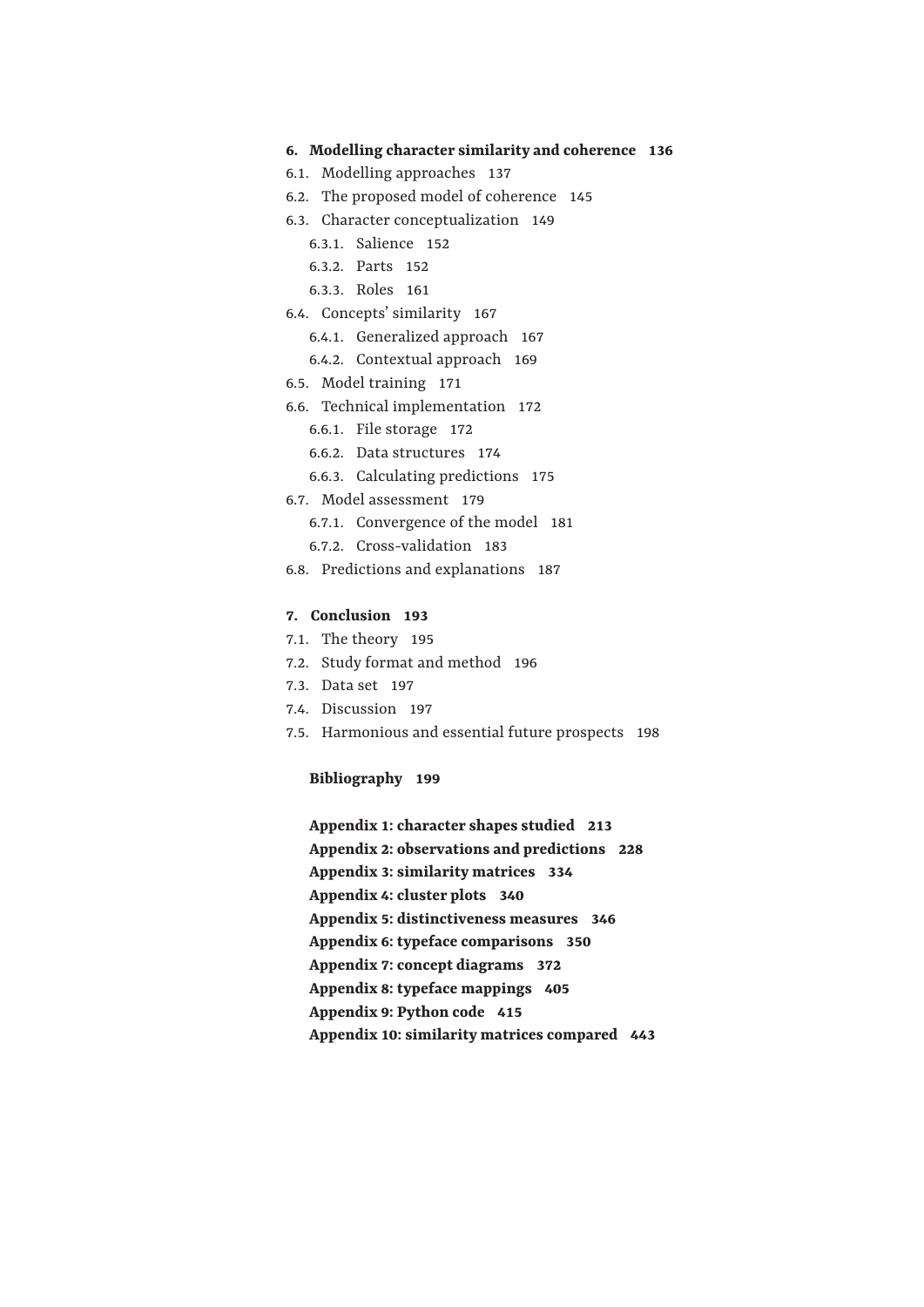### 1. Introduction

Whenever there is a series of products, be it furniture, icons, books, or letters, designers aim to achieve some level of unifying coherence among the individual items in the series. In typeface design, one of the important qualities of professional typefaces is that the shapes of characters, although they can be identified individually, can also be perceived as belonging to a single set. This fundamental attribute of quality typefaces has already been mentioned in early treatises dedicated to the craft, such as those by Joseph Moxon (1703) and Pierre-Simon Fournier le jeune (Fournier, 1706; Carter, 1995). It was mentioned more recently by Fernand Baudin, who stated: "For the graphic designer and the typographer, [the alphabet] is a system of signs with a visual logic all of its own." (Baudin, 1989, p. 23). The ability to create a sense of coherence across different character shapes is an essential skill that typeface designers need to acquire together with the ability to create characters that are legible and readable.**1**

Besides adhering to tradition rooted in handwriting and other forms of manual lettering, there are at least three motivations for designers to create typefaces with a visual coherence. The first one is the association between coherence and high-quality typefaces already mentioned above, i.e. that coherent typefaces are seen as being of quality. Note that whether coherence constitutes a positive aesthetic value depends on the worldview of a particular typeface designer and contemporary design trends. The second motivation seems to be user-centric. In any typographic design, typefaces are important building blocks contributing towards the overall style of a document. In the complex environment of typographic design, they become tools, and need to function predictably so that the designers who use them have firm control over the aesthetics and atmosphere of the whole work. For example, it would be a challenge for a graphic designer to use a typeface that would sometimes appear formal and other times informal, depending on the text it is used to set. The third motivation is related to effectiveness of production. The process of designing a typeface can be very tedious since it typically involves drawing and redrawing hundreds of character shapes. Occasional reuse of existing shapes and sub-shapes within a typeface helps to reduce the workload. Such reuse may involve sub-shapes being copied verbatim from one character to another, but in professional text typefaces this typically involves subtle modification to adapt the copied sub-shapes to a new visual context. In this respect coherence can be seen as a side-effect of striving for increased effectiveness.

1. The definitions of legibility and readability used here are by Walter Tracy (2003, p. 31). *Legibility* refers to the ease of recognition of character shapes while *readability* refers to the ease of comprehension of texts or documents set using character shapes produced using a particular typeface.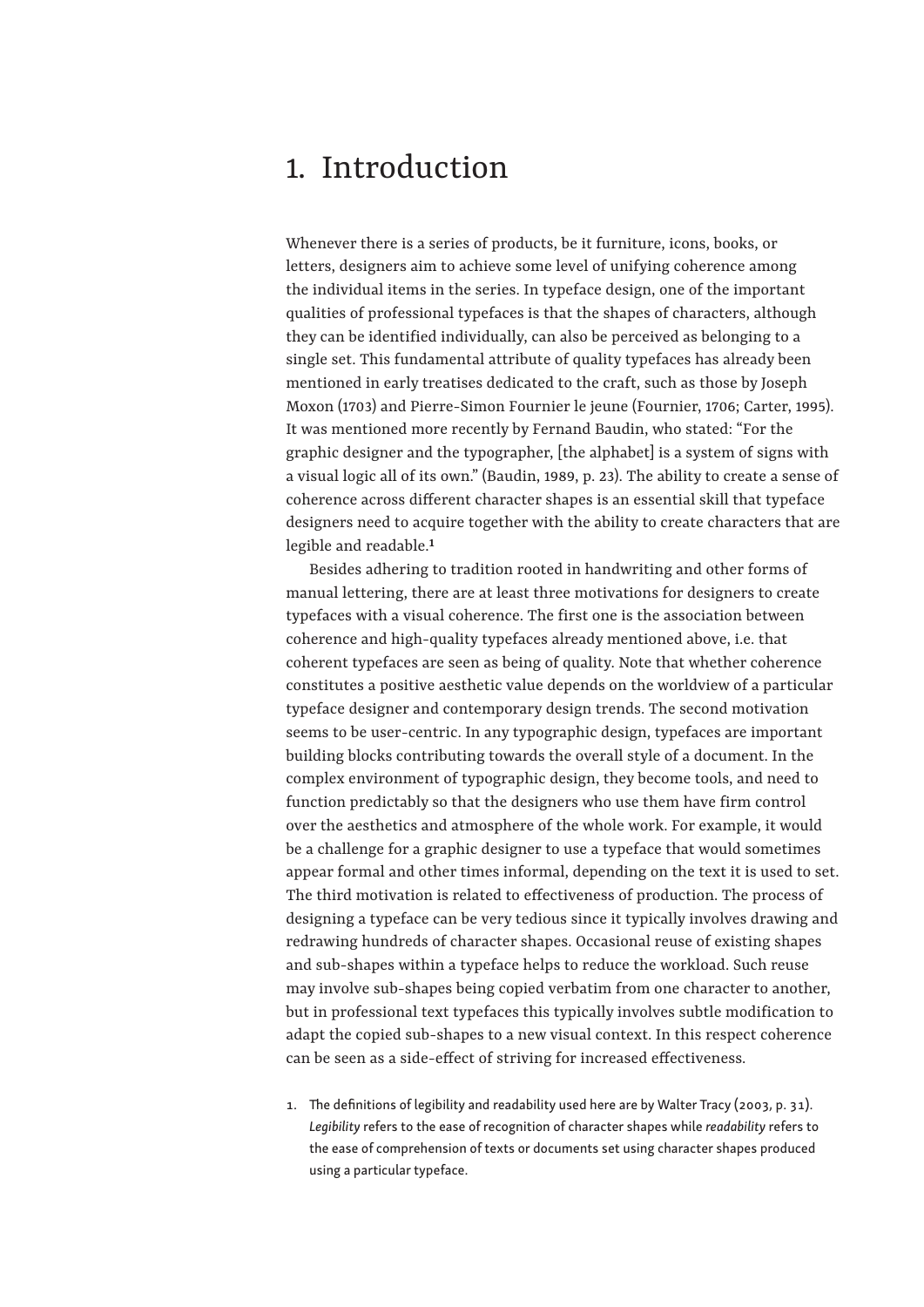#### 1. Introduction 9

This does not necessarily mean that all typefaces have to be as coherent as possible. Sometimes, incoherence is called for by the designer or the project brief. It is simply to say that there are certain perceived benefits to coherent typefaces. Furthermore, it should be noted that it remains to be reliably determined whether coherent typefaces are easier to read. Psychological studies dealing with so-called font tuning (Sanocki, 1987; Sanocki, 1988; Sanocki, 1992; Gauthier et al., 2006; Walker, 2008; Sanocki & Dyson, 2012) provide evidence suggesting that there might be a correlation between typefaces' uniformity and speed of reading. Experiments attempting to link coherence and legibility or readability, however, require a clear, formal description of coherence in the first place. This research does not try to question the motivations described above. Instead, it attempts to analyse how typeface coherence is realized, and provide a formal description so that more productive discussions about the utility of coherence can be had.

In this work, coherence is understood as an overall quality that refers to a group of shapes. Similarity, on the other hand, refers to relationships between individual shapes in pairs in particular. The main challenge is to provide a detailed description of similarity judgements involved in perceived coherence. Rather than stating that letters  a, b, d  look coherent, the research aims to clarify what it is that makes the individual character pairs  a, b ,  b, d , and  a, d  look similar in this context, to what extent they are similar, and what this means for the overall level of coherence. It is important to emphasize that there can be different degrees of coherence (see figure 1.1). Moreover, the term coherence in this work refers specifically to similarity relationships among character shapes from a single typeface. Coherence and similarity among characters from different typefaces is not studied.

# abcdefopqr a b c d e f o p q r a b c **d** e f o **p** q r

FIGURE 1.1: The degree of apparent coherence among the character shapes in each line decreases from top to bottom. The effect is caused by deliberate mixing of different typefaces in each line. The first line uses shapes from a single typeface while the second and third lines mix multiple different typefaces. The differences in the second line are subtle and hard to spot at first. The third line also includes shapes with different stroke thicknesses which makes spotting incoherences easier.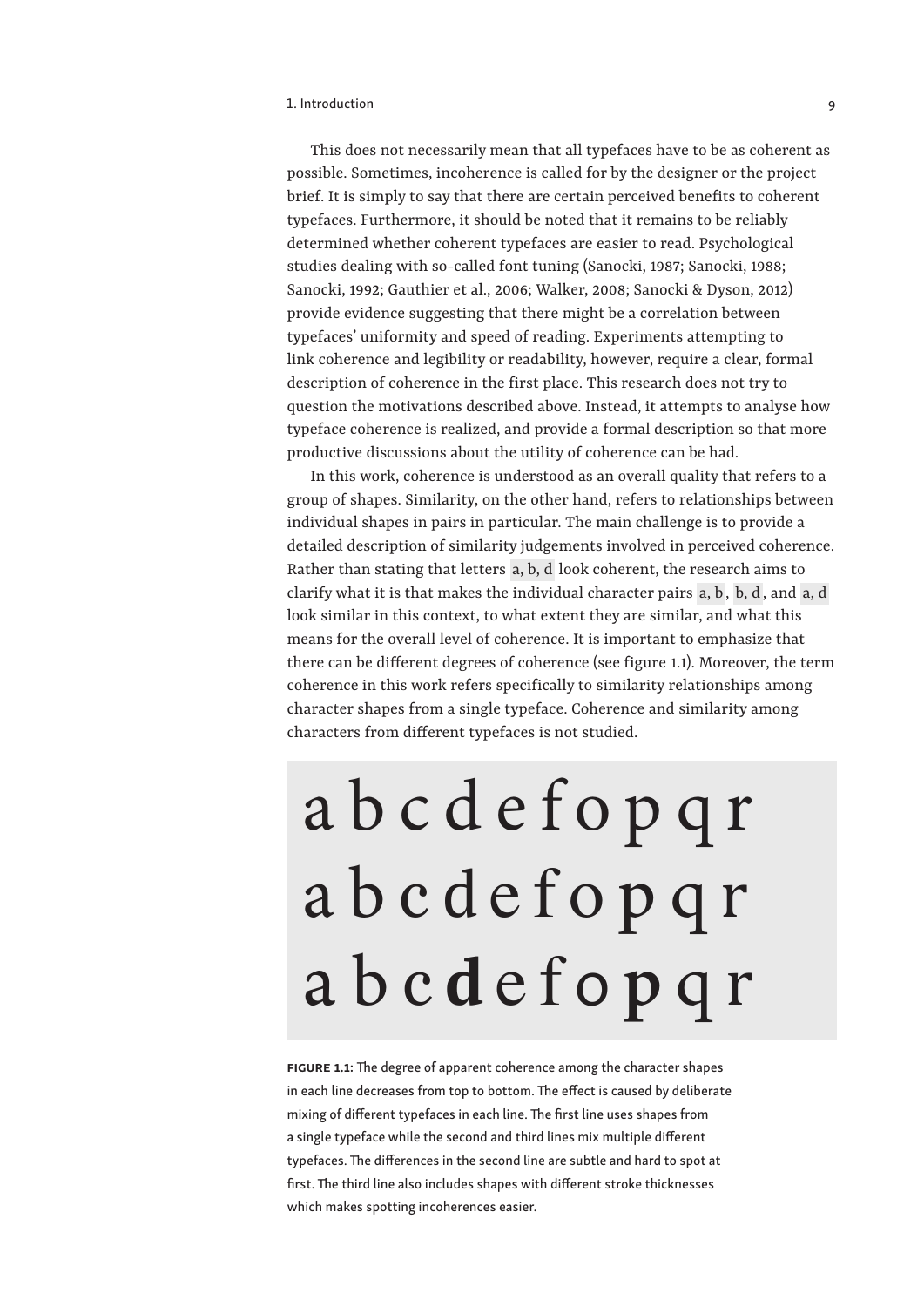To be applicable in practice, such descriptions should be relatable to typeface design processes. The aim is to also describe coherence in a general way that would work for more than one typeface or script. Therefore, such a description should be as independent of a particular technology as possible. This also suggests that the viewpoint from which coherence is studied should be that of the human, not of the machine. The research considers the reader's perspective and the way readers perceive and interpret the appearance of characters. The typefaces are studied as perceived by experienced readers and not, for example, by beginner readers.

The aspiration for a general theory is also a reason for conducting the work with multiple scripts. Three scripts – Cyrillic, Devanagari, and Latin (see figure 1.2) – have been selected for analysis in order to set up a challenging domain for the theory: Latin as a script for which numerous character representations and typographic systems have been devised; Cyrillic as a script that bears partial resemblance to Latin, yet remains significantly different in some respects; and Devanagari as a script clearly distinct from Latin and Cyrillic, both visually and linguistically, as Devanagari is a syllabic script.

## Кириллица: абвгдежзи देवनागरी: कखगघङचछजझ Latin: abcdefghijklmno

FIGURE 1.2: From top to bottom: Cyrillic, Devanagari, and Latin scripts in typefaces Georgia (Cyrillic and Latin) and Murty Hindi (Devanagari).

## ABCDEFGHabcdefghij ABCDEFGHabcdefghij ABCDEFGHabcdefghij

FIGURE 1.3: Common text typefaces represent more conventional designs: Times New Roman (top), PT Serif (middle), and Verdana (bottom).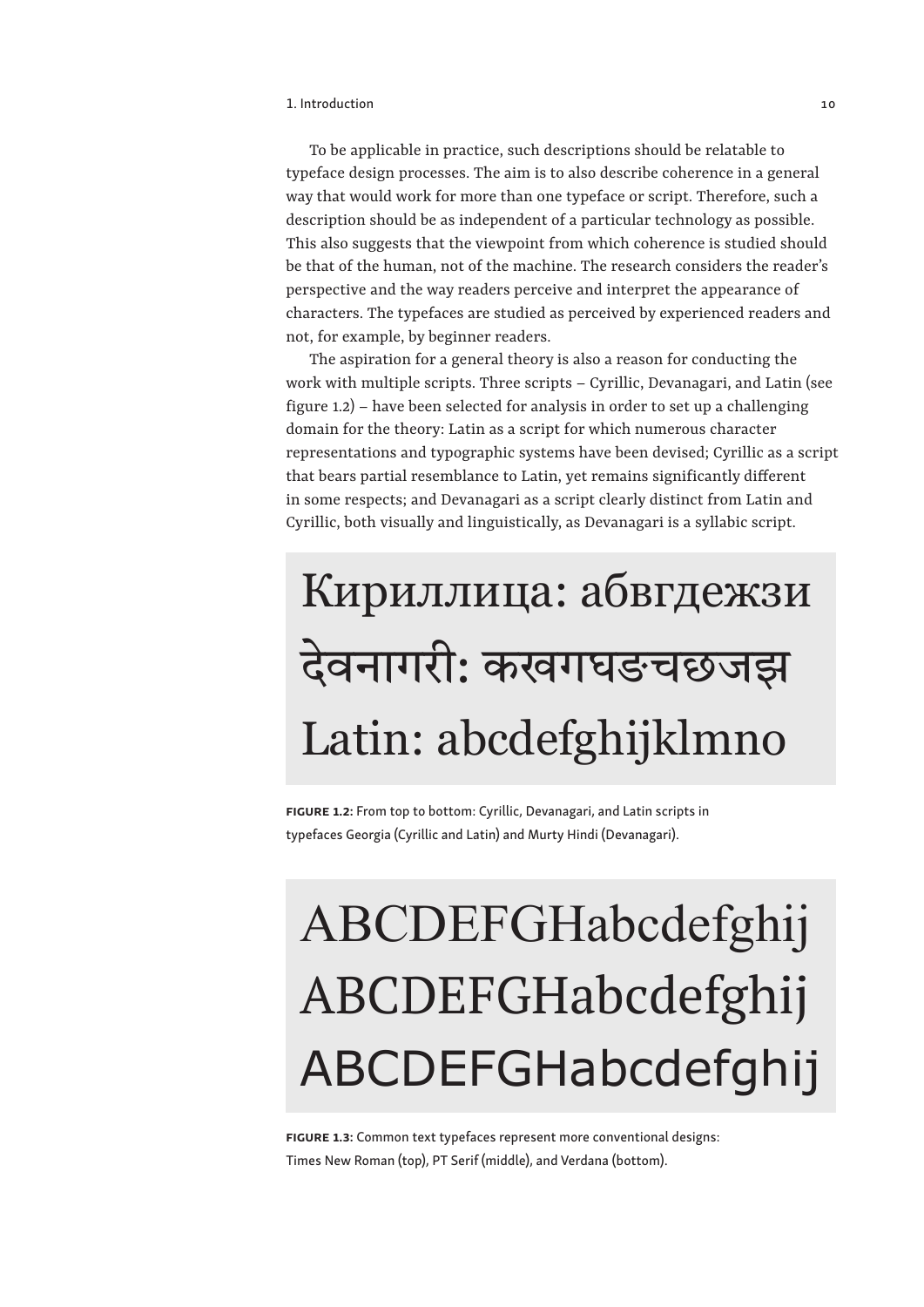The focus is on text typefaces, that is, typefaces that are generally recommended for longer, continuous reading, usually set in sizes around 9 to 14 points and used, for example, for longer articles, books, newspapers, or theses, printed as well as on the screen. The main reason for this choice is that text typefaces are considered to be conventional interpretations of the script they represent. Therefore, there is a greater chance that their study will contribute more towards fundamental ideas about scripts than would a study of unconventional designs (compare figures 1.3 and 1.4).

Notably, the research is not attempting to create a new way of designing typefaces or a model of character recognition. The aim is to describe the coherence in existing typefaces and draw more general conclusions about conventional relationships between characters within the selected scripts. These relationships will be referred to as *script conventions* in this work.

## ABCDEFGHabcdefghij ABCDEFGHabcdefahij ABCDEFGHabcdefghij

FIGURE 1.4: More unconventional typefaces: Alcoholica (top), Sutturah (middle), and Anglaise (bottom).

#### **1.1. Research questions**

The aims of this research can be summed up by the following research questions:

- i. What are the principles underlying the coherence in design of individual typefaces as perceived by readers?
- ii. Can a single theory describe perceived coherence in typeface design in different scripts? In other words, is it possible to develop means of commenting on character similarity relationships in typeface design for more than one script?
- iii. Does the coherence perceived by readers differ from the coherence intended by designers?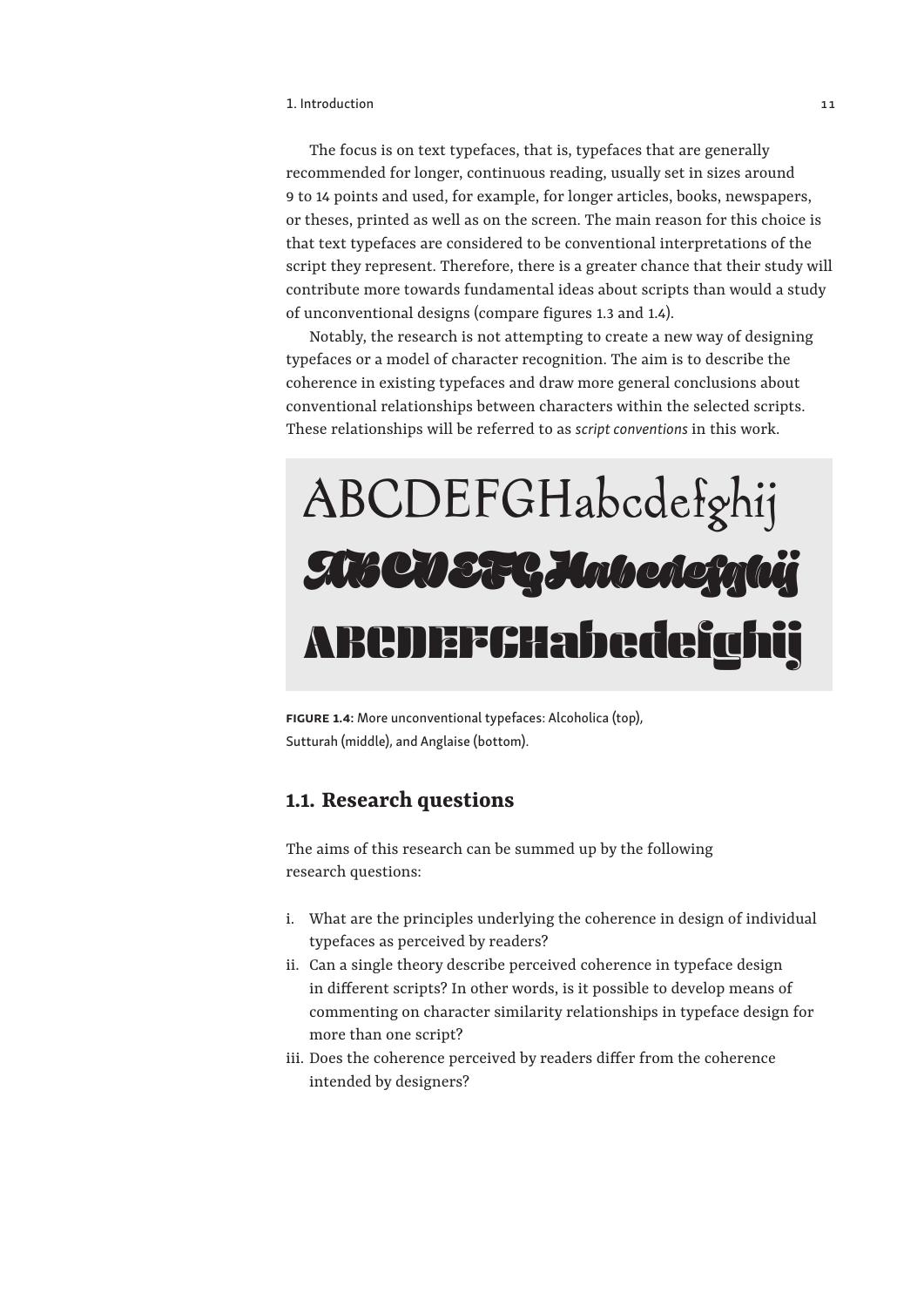#### **1.2. Method**

To explain typeface coherence, i.e. coherence of character shapes produced using the same typeface, one has first to explain how character shape similarity works. The study of similarity between character shapes is therefore central to this enquiry. The research consists of two main components:

- i. testing with readers as participants who provide data about their perception of similarity,
- ii. a theoretical, computational approach to similarity and coherence related to expert knowledge about character shape relationships and construction.



FIGURE 1.5: Participants in the studies were asked to select the most different character (the odd one out) from each in a series of character triplets.

The first component, testing with participants, is further discussed in chapter 5: *Studies with readers*. By way of introduction it should suffice to say that in studies conducted online, experienced readers performed a series of simple discrimination tasks on triplets of character shapes produced using the same typeface (see figure 1.5). For each triplet, e.g.  y, m, h , they were asked to identify the character they found visually most different from the other two (the odd one out). The collected data has been analysed and used to derive response frequencies describing perceived similarity of character pairs within the context of the individual triplets. This approach to testing allowed the presentation of the character shapes without any degradation and at a comfortable size.

The second component involves a construction of a theoretical, computational model of coherence based on expert knowledge. Characters are interpreted using mental concepts and techniques typeface designers use when creating typefaces. Character shapes are formally conceptualized in terms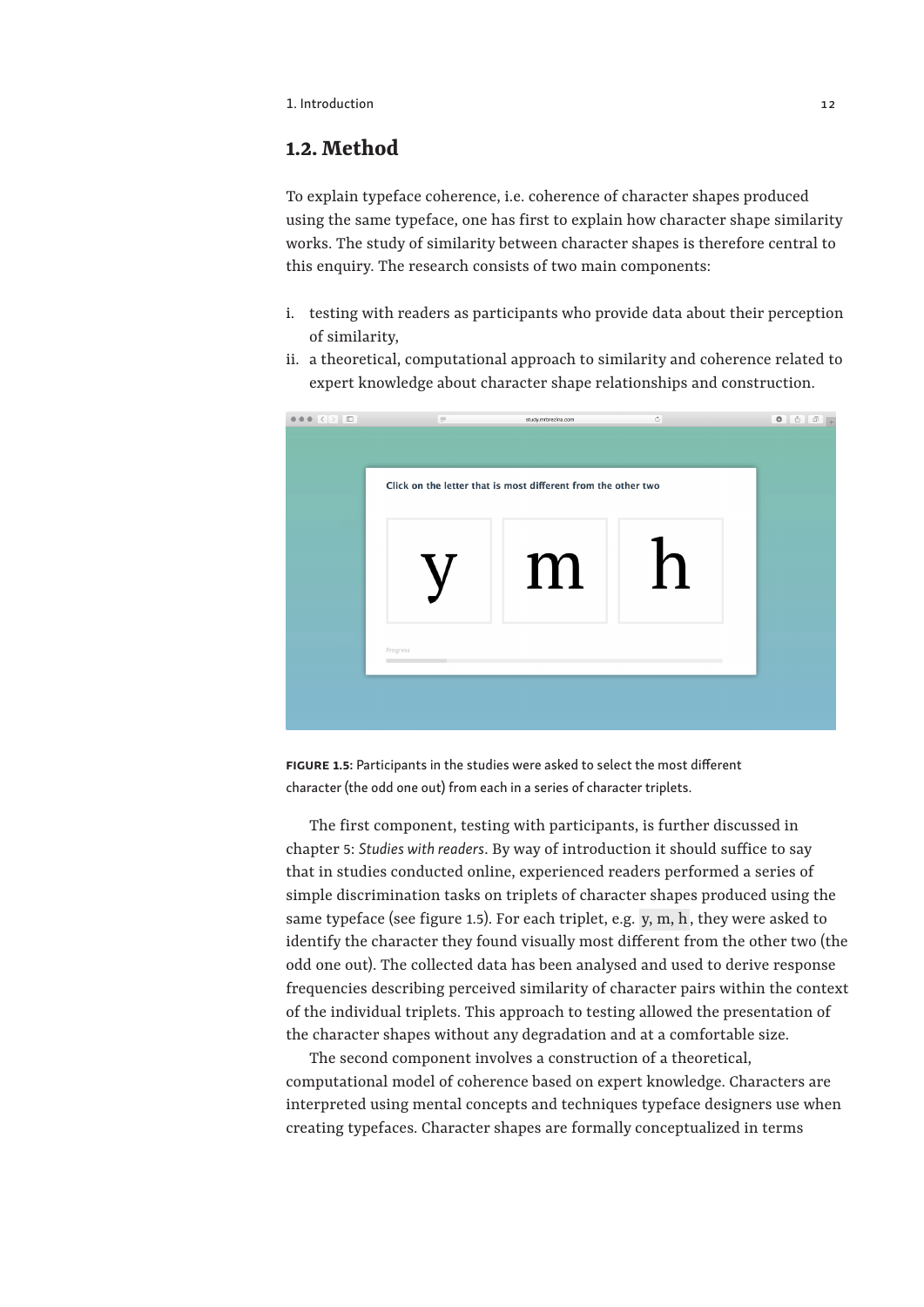#### 1. Introduction 13

of their features: parts, which are more specific, and roles, which are more general. The resulting concepts are included in the computational model and used to calculate predictions regarding participants' responses from the study. Assessment of the model is by extension also a test that investigates to what extent expert knowledge can predict the observed similarity judgements of experienced readers. The typeface-design and typographic expert knowledge is further discussed in chapter 4: *Approaches to character conceptualization* while the approach to modelling and the assessment of the resulting model is detailed in chapter 6: *Modelling character similarity and coherence*. The overall research design is in figure 1.6.

It is important to consider that the model is developed independently of the designers of the studied typefaces. As such, it is only an approximation of the designers' original intentions. Umberto Eco (2015) distinguishes between the intention of the author, i.e. the typeface designer, the intention of the reader, and the intention of the text, i.e. the typeface in this context. In this sense, the results of studies with participants represent the perspective of the reader while the theoretical model stands between the perspective of the designers and that of the typefaces themselves.

As will be discussed in the conclusion, aggregation of the data collected in the studies and the generalisation of this data using the model can inform our understanding of coherence in the typefaces studied as well as the scripts' conventions.



FIGURE 1.6: The design of the research consists of studies with participants (empirical approach) and modelling character similarity and coherence (theoretical approach). Results from both of these components are compared in the final assessment of the model.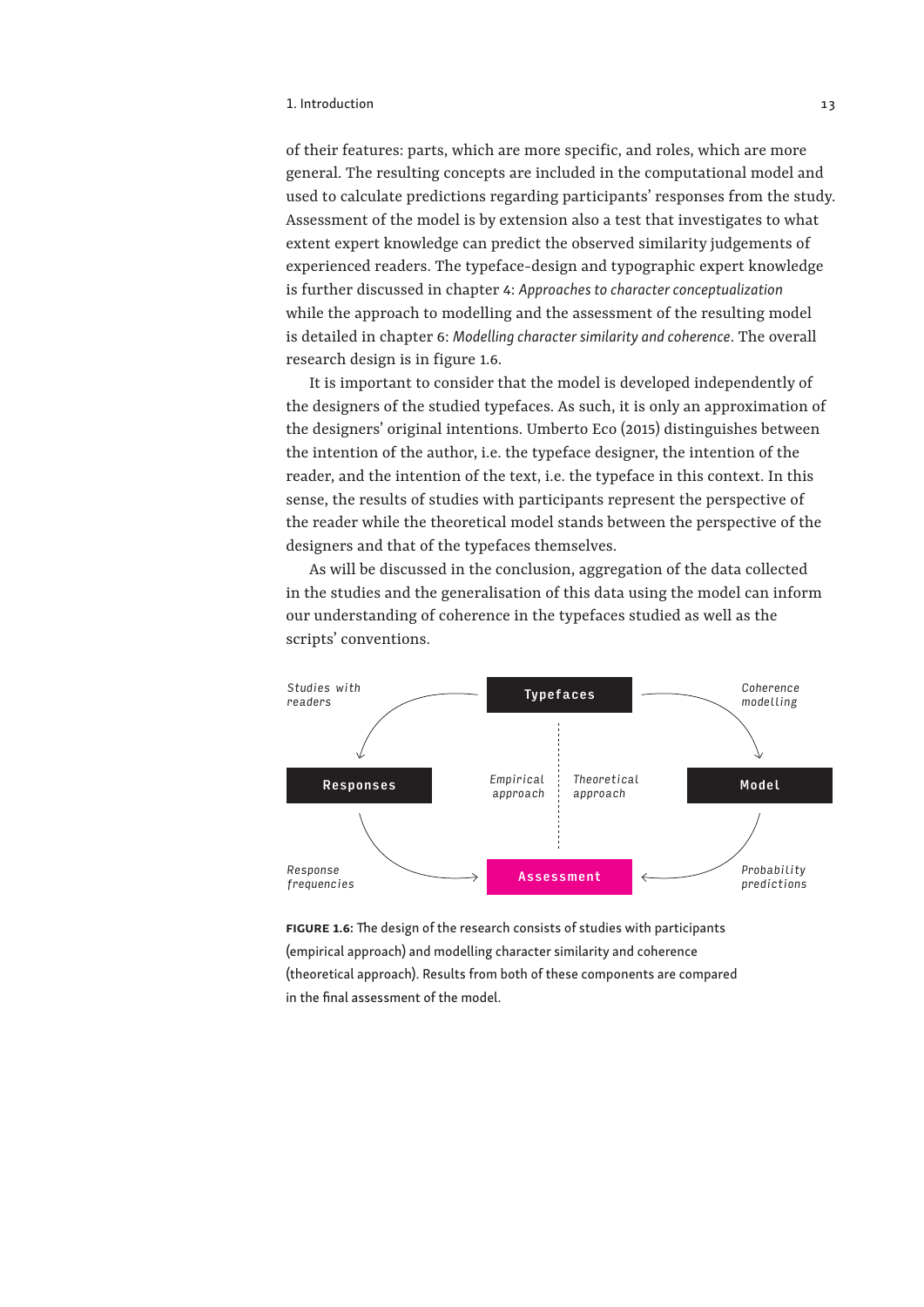#### **1.3. Impact**

One of the aims of this research is to develop a theory for a systematic analysis of coherence. A theory that would be related to perception as well as typeface design practice and could provide a basis for a subsequent formal perspective of typeface design. A perspective that could be used alongside the already well-established historical and technological views. More generally, the study of coherence can contribute to any field dealing with the question "What makes an 'a' an 'a'?". The font-tuning studies mentioned above (Sanocki, 1987; Sanocki, 1988; Sanocki, 1992; Gauthier et al., 2006; Walker, 2008; Sanocki & Dyson, 2012) as well as other studies (Palmer, 1999) show that the recognition of characters is influenced by context, both visual and linguistic (see figure 1.7). In this respect, the study of coherence can be seen as a study of the visual context created by typefaces and their designers. Although not providing the complete explanation of the processes involved in character recognition, better understanding of coherence could help to address the question about the essence of characters which is an important topic in epigraphy, linguistics (graphemics), psychology (letter-recognition and readability research), and cognitive science.

# THE CAT

FIGURE 1.7: Stephen Palmer (1999, p. 429) shows that the identification of characters is influenced by context. English readers should not have a problem reading the two words above as "THE CAT". Note, however, that during the reading process, a single shape has been identified as two different characters depending on its context.  H  in "THE" and  A  in "CAT" both use the same shape. This shows that lexical knowledge can be an important factor in character identification, among others.

One of the challenges in readability research is the verification or rejection of the aforementioned question of whether coherent typefaces are easier to read. A theory of coherence that would correspond to typeface-design practice and allow measurement of coherence should help with articulating the question in a formal and testable way.

From a typeface-design perspective the theory could feed into font production processes, typeface design education, quality assessment of fonts, as well as multi-script typeface design. A few directions for possible contributions are suggested in the following paragraphs.

Greater formality for discussing coherence supported by empirical evidence will help to make communication of visual relationships between characters clearer. This will be beneficial in typeface design education, as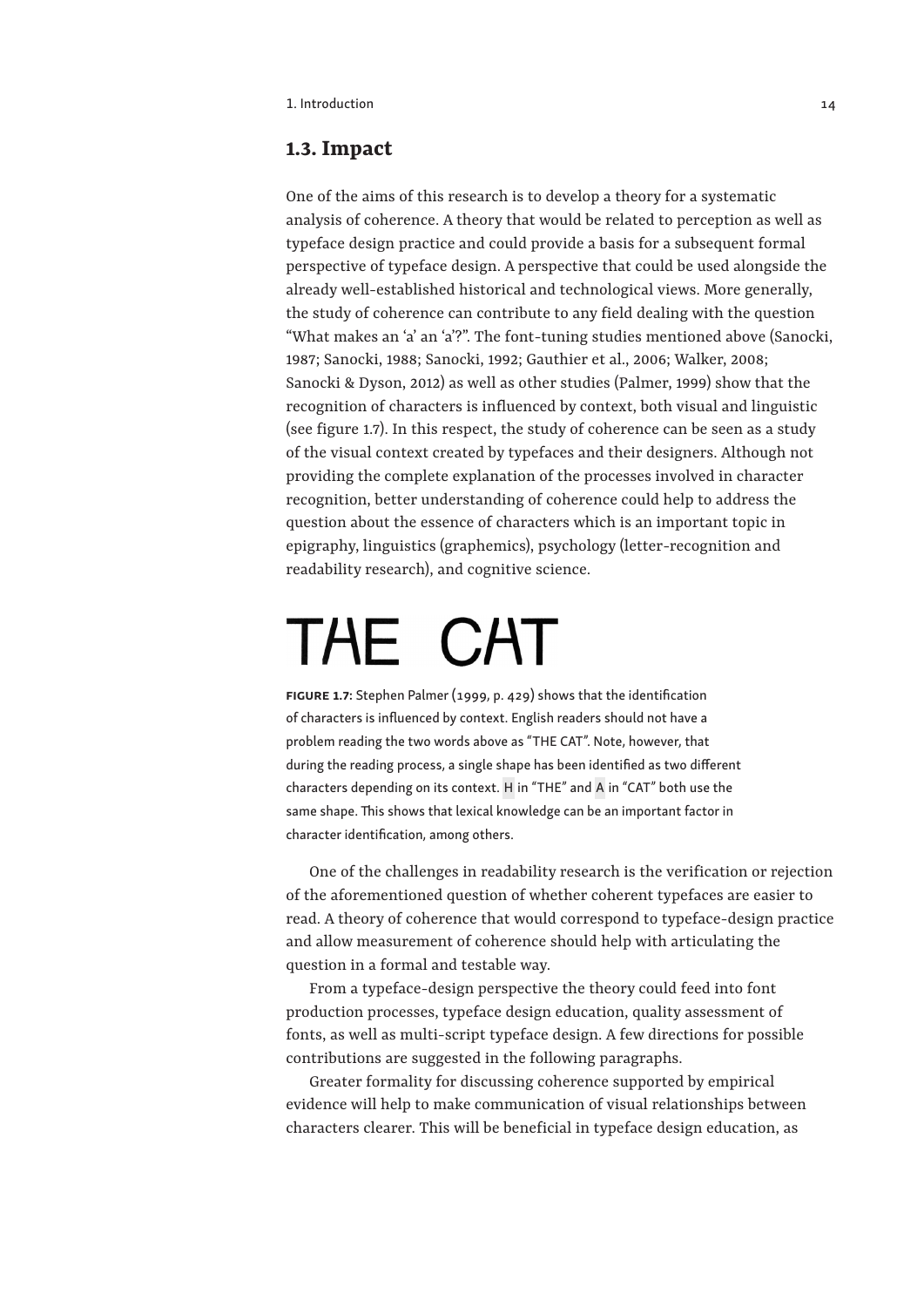#### 1. Introduction 15

well as in practice, especially when dealing with large projects that require a coordinated design effort. The methodology described in chapters 5 and 6 could also help in situations where design conventions and processes for particular scripts are currently not well documented.

In his article *Lessons learned from Metafont*, Donald Knuth (1985) states that Metafont's "ability to capture the designer's intentions rather than just the drawings that result from these intentions […] will prove to be much more important than anything else". He seems to be referring to intentions visualized in character drawings, but not necessarily captured in a formal way. While it is questionable whether any computer system can ever capture the sheer complexity of any designer's intentions, Knuth's observation that typeface design is more than a set of independent drawings is acute. A tool that ought to assist designers during their creative process might, and perhaps should, go beyond mere assistance with construction of individual drawings. Coherence that spans across different character shapes definitely belongs among designers' intentions which are not usually captured in font production tools.

Understanding coherence as it is perceived by readers will help designers to better distinguish their design-specific ideas from generally accepted and expected similarity relationships. This will lead to a greater effectiveness in their creative process.

Contemporary font-development software might implement the presented approaches on two levels. First, tools could provide real-time auditing and suggestions by comparing the work in progress with predetermined script conventions. Second, tools could use these conventions in an implicit way to generate new character shapes based on the ones that have already been designed. A reasonable implementation of such an approach is up for discussion. On the one hand, software tools could become more effective and remove or at least alleviate some of the tedious and repetitive aspects of typeface design work. On the other hand, each typeface design tool must consider design freedom and intrinsic variety of script conventions. Insensitive application of the theory might lead to overly restrictive tools that make interrogating conventions more challenging if not impossible.

Independence from technology is an important attribute of the theory as it allows for discussion of typefaces and their appearance across different platforms. Although contemporary font formats promise to be transferrable across various reproduction environments, little control over their appearance in these environments results in incoherencies that may affect reading experience. This issue of translatability of typeface design has been discussed in detail by Richard Southall (1986, 1991, 2005). The ability to encode coherence among characters may be the first step for typeface appearance to become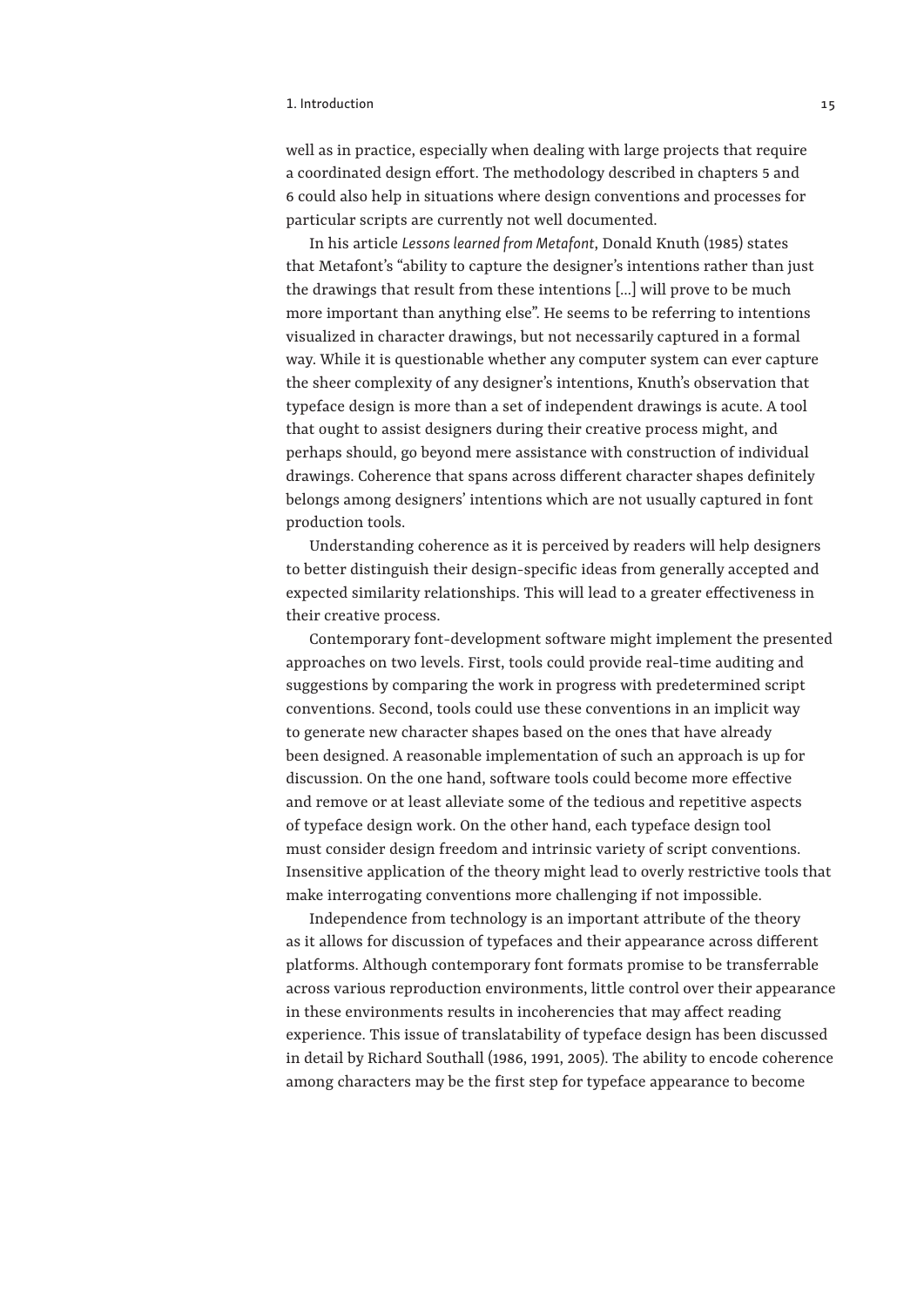#### 1. Introduction 16 and 200 million 16 and 200 million 16 and 200 million 16 and 200 million 16 and 200 million

truly cross-platform and consequently ready for any future technologies.**2** Further, it will improve quality assessment by allowing comparison of some of the designer's intentions with the reproduced results.

Better understanding of coherence is also of great importance in multiscript typeface design, for which one of the key questions is a stylistic harmonisation of two or more scripts. Formalizing principles of coherence in scripts individually and in a coordinated way should establish the conditions for addressing the script harmonization challenge, and improve methodology and discourse within multilingual and multi-script typography.

#### **1.4. A few notes about the scope and style of this thesis**

When writing this thesis, the main challenge lay in the fact that it is crossdisciplinary. However, this also constitutes what I hope will end up being its important contribution. Chapter 2 sets out terminology to make the work relatable to linguists, psychologists, and typographers alike. Chapter 3 clarifies the basics of the scripts studied both from the linguistic and typographic point of view. Chapter 4 contains an overview of the common typeface design approaches and tools for conceptualizing character shapes. These shorter chapters set the context while the central focus of the thesis is in the following two chapters. Chapter 5 describes the testing methodology and statistical analysis used for the studies with readers. Finally, chapter 6 uses data analysis with a little bit of machine learning to explain the cognitive processes involved in judgements of character similarity. This summary promises an exciting mixture of topics and perspectives. However, this mixture also makes it difficult to write a text that is both relevant and digestible to typographers, typeface designers, linguists, psychologists, and data scientists. I have made an effort to write a text that is as readable as possible in parts where approaches from potentially unfamiliar fields are presented, but that is not overly simplistic in parts where familiar approaches are discussed. More technical considerations that are used to support the main argument and are not essential for the theoretical narrative are extracted into individual sections, footnotes, or appendices, so those who are not keen on reading them can skip them easily and not lose the thread of the central argument.

2. For example, rasterization of contemporary fonts on low-resolution screens sometimes results in an incoherent treatment of features that should remain coherent, e.g. the thickness of strokes or serifs varies across different characters from the same typeface. In contemporary font formats based on contour descriptions this issue is partially solved by the introduction of an additional layer of hinting instructions. Even though they solve the rasterisation problem sufficiently, the hinting instructions are still an incomplete description of typeface coherence. Note that rasterization does not seem to be an issue in Metafont which deals with the issue in a more comprehensive way. Nonetheless, the various issues of rasterization are not the subject of this research.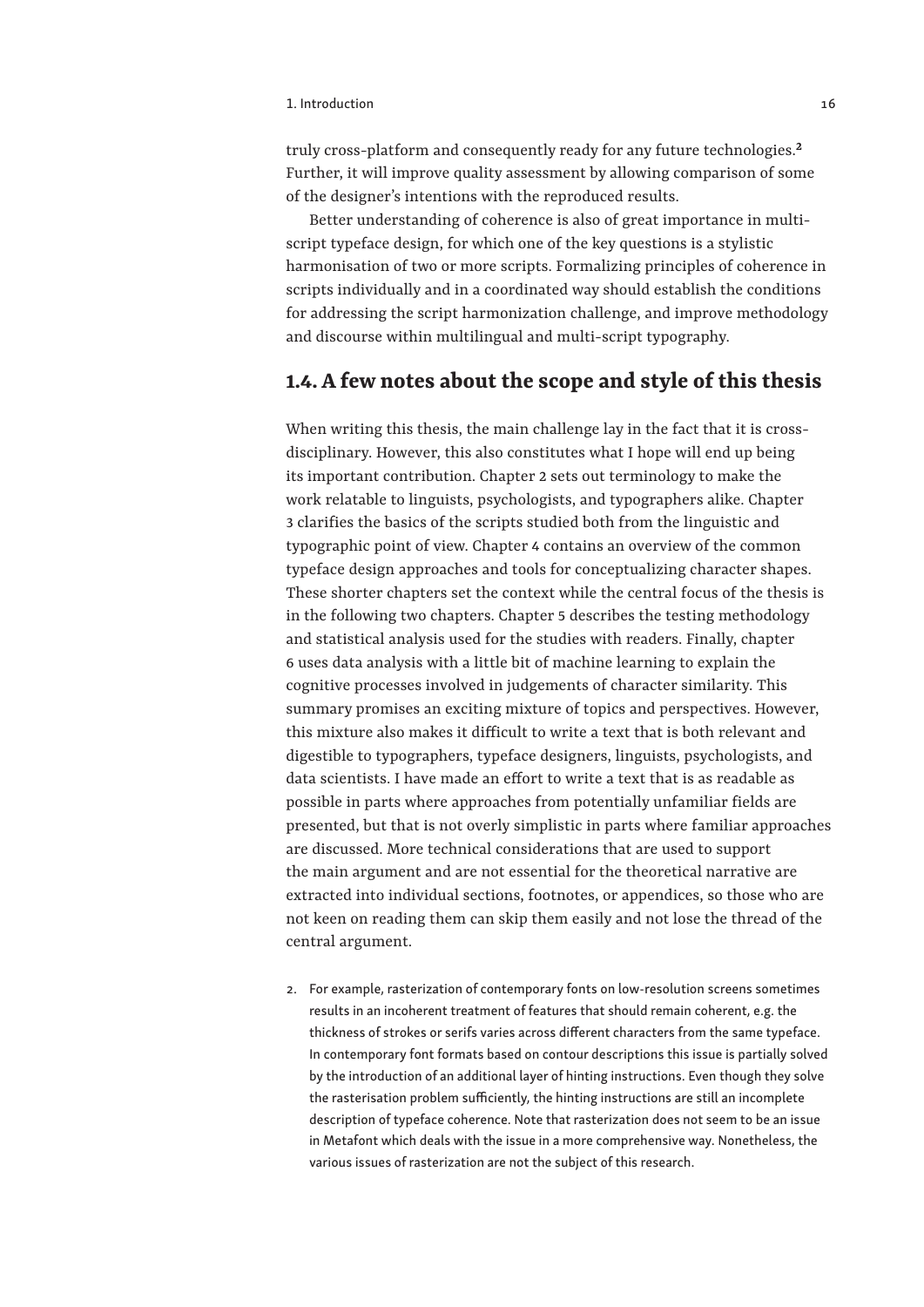#### **1.5. Note on notation and figures**

Throughout this thesis, specific character shapes the readers should look at as if they were illustrations are marked in text using  a grey background . Note that  a, b, c  refers to a set of shapes (a triplet in this case) that should be considered together while **a**, **b**, **c** refers to three shapes that should be considered individually. When referring to general character categories or their associated sounds, single quotation marks are used in a similar fashion: 'a, b, c' for a set and 'a', 'b', 'c' for three individual categories. In case there is a need for a reference to a character in a figure, single quotes are used. The brackets are used for transliteration or pronunciation.

Unless stated otherwise, images from other publications are reproduced at 100 % scale.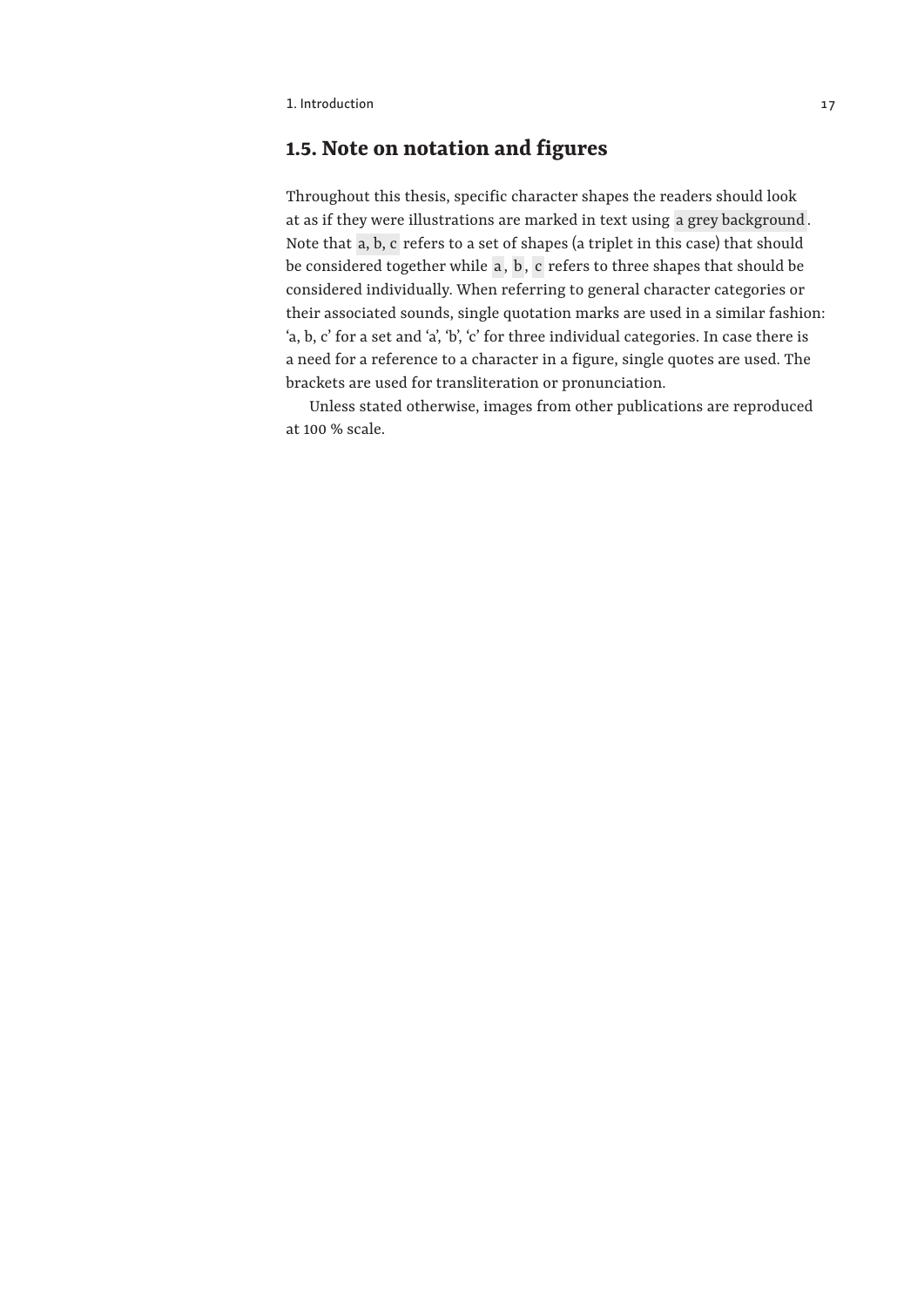## 2. Theory and definitions

The fields that deal with subjects related to this research – fields such as cognitive psychology, linguistics, computer science, epigraphy, and typography – use varied and often incompatible terminology. In order to to allow discussion of character similarity, typeface coherence, script conventions, and other ideas presented here, this chapter puts forward terminology that is based on existing notions within the aforementioned fields, but redefined to provide a clear perspective that is based on the visual aspects and accounts for multi-script and multilingual considerations. Corresponding terms from other fields are mentioned where appropriate.

#### **2.1. Character**

The term *character* is problematic as it is not always clear from its definitions whether it refers to a visual or non-visual entity. *The Oxford English dictionary* (2018) entry for the term is extensive, but effectively it defines character either as "a member of a set of symbols used in writing or printing to represent linguistic elements, as individual speech sounds, syllables, or words; any of the simple elements of a written language, as a letter of an alphabet, or an ideogram." or, in computing, also as "a representation of such a symbol by means of a small number of bits, holes in punched tape, etc.". *The Unicode*  standard (2014, p. 6) states the character identified by a Unicode code point is an abstract entity (e.g. Devanagari digit two) and the mark made on screen or paper, called a glyph, is a visual representation of the character. *The Unicode Standard* definition and the *Oxford English dictionary* definition for computing are non-visual. On the other hand, in typography or epigraphy, characters are usually visual representations.**1** This work adheres to this meaning as well.

Another question is whether a character is a general or specific entity. This is resolved here by stating that these are essentially two different modes of use of the same term. In a wider sense, a character is general and refers to a category of symbols representing the same information, typically a linguistic unit, e.g. all letters 'b' or any letter 'b'. In the most narrow sense, it refers to a specific symbol, a material object, e.g. the letter  b  that you have just read. To distinguish between these two modes of use when necessary, two compound terms are used: the general *character category* and the specific *character shape* (see figure 2.1). The set of all character shapes from the same character category is called a *character category domain*.

1. To be precise and not to discriminate against blind people, one should in fact speak of visual or tactile representation in typography or epigraphy. However, this work focuses only on the visual perception of characters.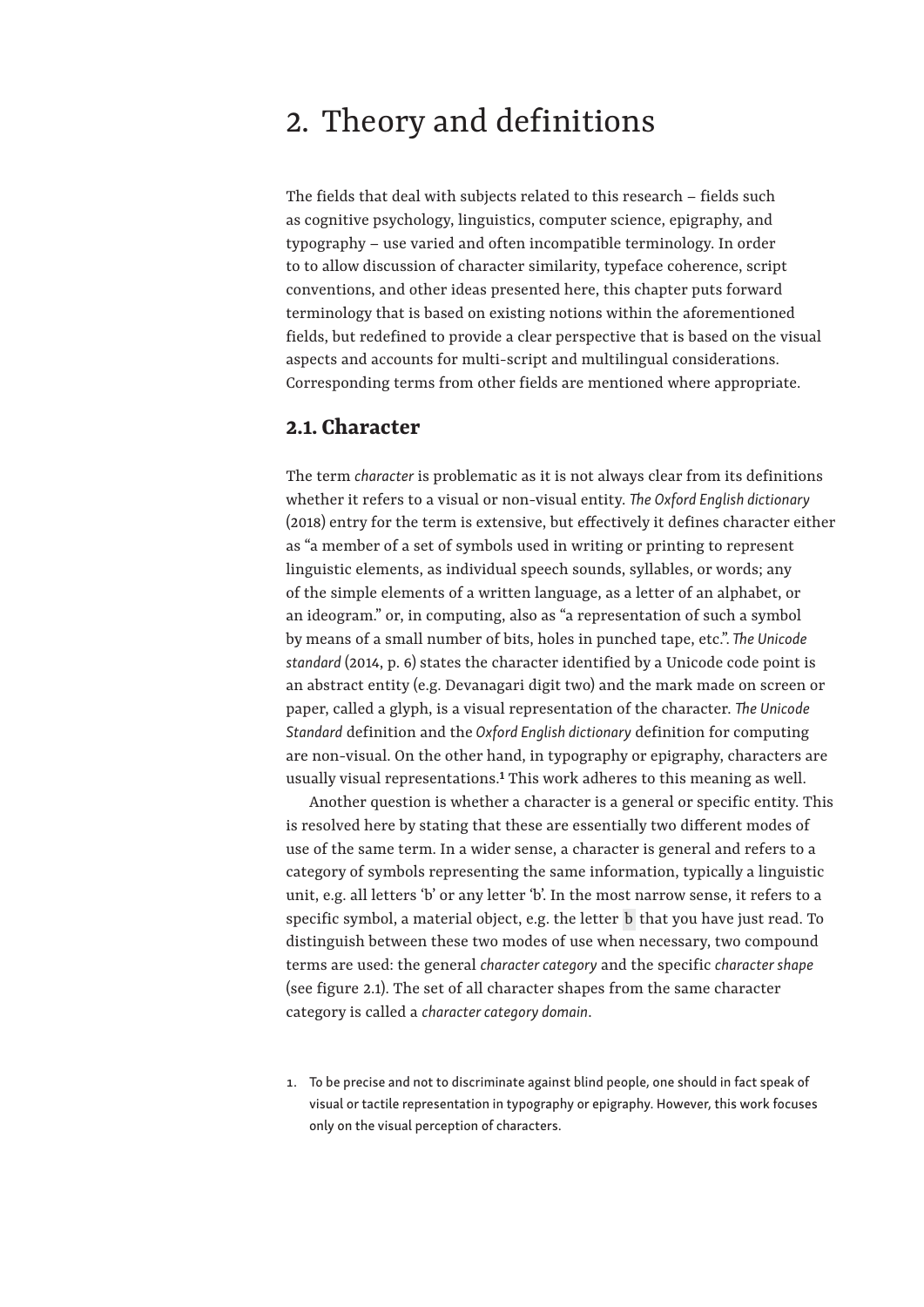It is worth noting that character shapes from the same category can look very different depending on their styling (see figure 2.2), colour, scale, distance, geometric and other manipulations (e.g. those provided by DTP software), but also depending on the reproduction technology used. Various kinds of screens, rasterizers, and printers each have different effects which show in the resulting shapes.



FIGURE 2.1: Two modes of using the term character. General character categories (illustrated as points of the cones) contain specific character shapes. The character category domain (bases of the cones) comprises all character shapes that can be recognized as belonging to the character category.

Importantly, a character always represents a conventional linguistic unit. Based on the structural level of the associated linguistic unit, one can distinguish several kinds of characters (Coulmas, 1989). There are three kinds that are used in this research:

- i. a *letter* is a character representing one or more of the sounds used in speech, e.g. the Latin-script letter  b ,
- ii. a *syllabic character* (or *syllable*), is a character representing a syllabic sound, e.g. the Devanagari syllables ब [Ba] or  ड्ड  [DdDda],
- iii. an *orbital sign* is a character that cannot be used on its own, but can be combined with other characters to modify their meaning, e.g. the caron  ˇ  accent as used in letters such as  ř  or the Devanagari vowel sign  $\hat{d}$  [-ii] as used in combinations such as  $\hat{d}$  [Pii].

This list is not meant to be complete. It leaves aside logograms or ideograms such as those used in Chinese and Japanese scripts, for example, because these scripts are not discussed in this work.

In a multilingual environment, the situation is more complex as the same character can represent different linguistic units depending on a language, e.g. the character shape  c  represents a different sound in English compared to Czech. Nevertheless, this seems to be a linguistic issue as the identity of a character remains the same:  c  would be identified as the same symbol by both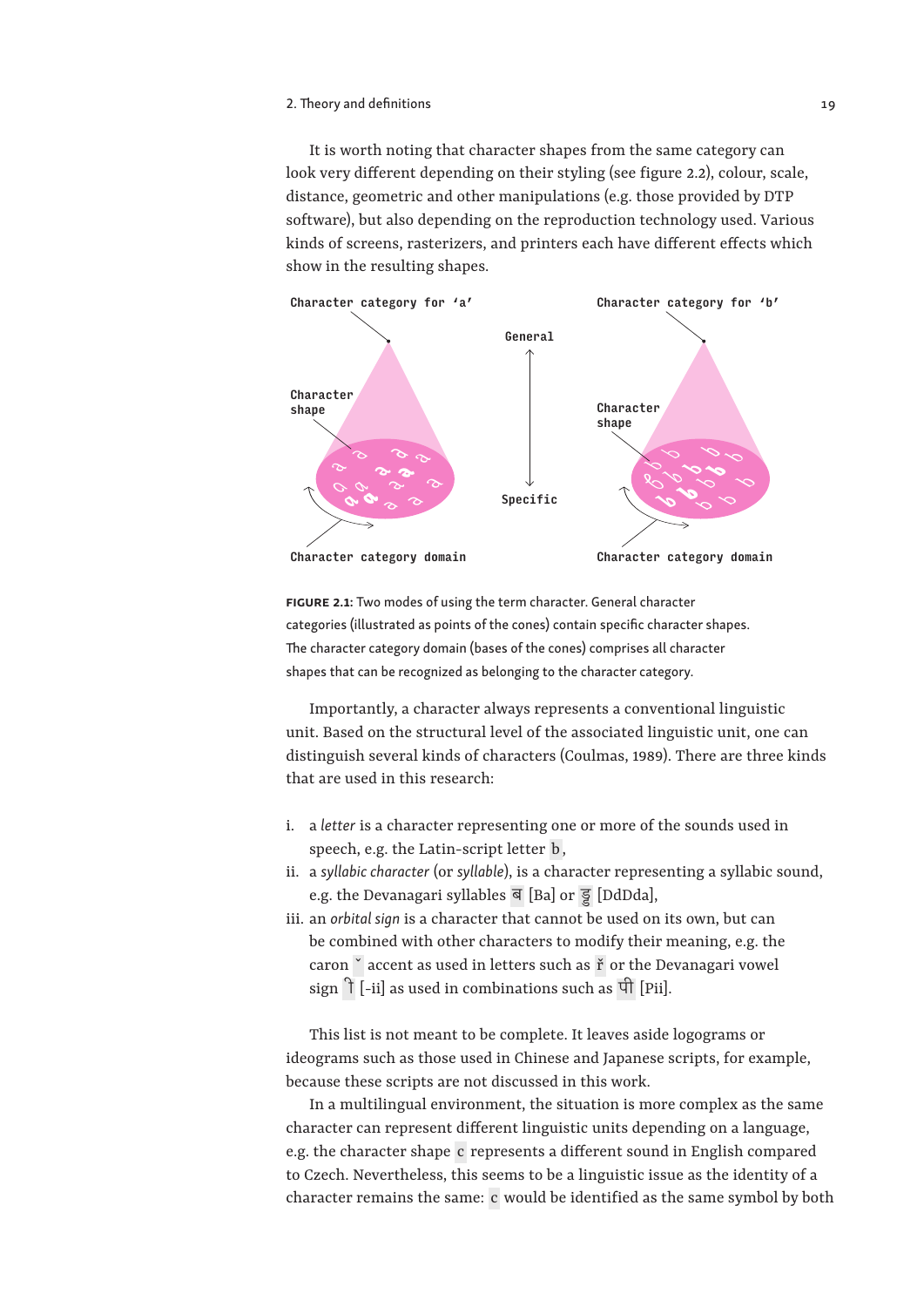#### 2. Theory and definitions and the control of the control of the control of the control of the control of the control of the control of the control of the control of the control of the control of the control of the control

English or Czech readers no matter what language context it were used in. In other words, a character is a token associated with a linguistic unit, but this association is merely conventional (see also Saussure, 1972). The linguistic unit itself does not prescribe the appearance of its representative shape nor vice versa, the script conventions do. Should the  c  go missing from the repertoire of a favourite font, another symbol could be used in its stead if this was agreed upon (conventionalized).

It is also important to note that an uppercase (or capital) letter and a lowercase (or small) letter representing the same sound are considered two distinct character categories in this research. In other words, the linguistic unit they represent is different. For example, in the Latin script, character shapes  A  and  a  belong to two different categories, while  a  and *a* belong to the same category.

There are similar terms in other fields. The term character category roughly corresponds to the linguistic term *grapheme* when this is defined as the smallest functional unit of writing (Coulmas, 1996, p. 174). On the other hand, cognitive psychology often uses the term *abstract letter identity* (see for example: Kinoshita & Kaplan, 2008) which seems to refer to all letters representing a particular sound regardless of case, i.e. it could include multiple character categories. For example,  A  and  a  would have the same abstract letter identity.

#### **2.2.Character concept**

Readers that are not very familiar with typeface design and typography often assume that there is a single shape-like idea prescribing the appearance of all character shapes from a particular category. However, after careful considertation, a single invariant prototype based on shapes seems untenable.

There are several problems that make the task of describing all shapes in a character category really difficult. Firstly, character categories, although illustrated here with simple diagrams with well-defined borders between them, are ever-evolving social constructs. Thus, they also depend on perceptions of individual readers. What might pass as an 'a' for some, others might not perceive as one. Secondly, designers keep on producing new typefaces and letterings. New radical designs constantly push the boundaries of what are acceptable members of character categories. Thirdly, characters exist in the context of other characters. Sometimes knowing how the other characters look may help identify previously unseen characters, especially in less formal typefaces where characters might be easy to confuse. And lastly, the linguistic context has an effect on character identification as well. What is an 'H' in one context, can be an 'A' in a different context (see figure 1.7).**2** Thus, describing all the shapes in a character category is a task that

2. Note that character categories can also overlap when the same shape can be interpreted as belonging to two different character categories.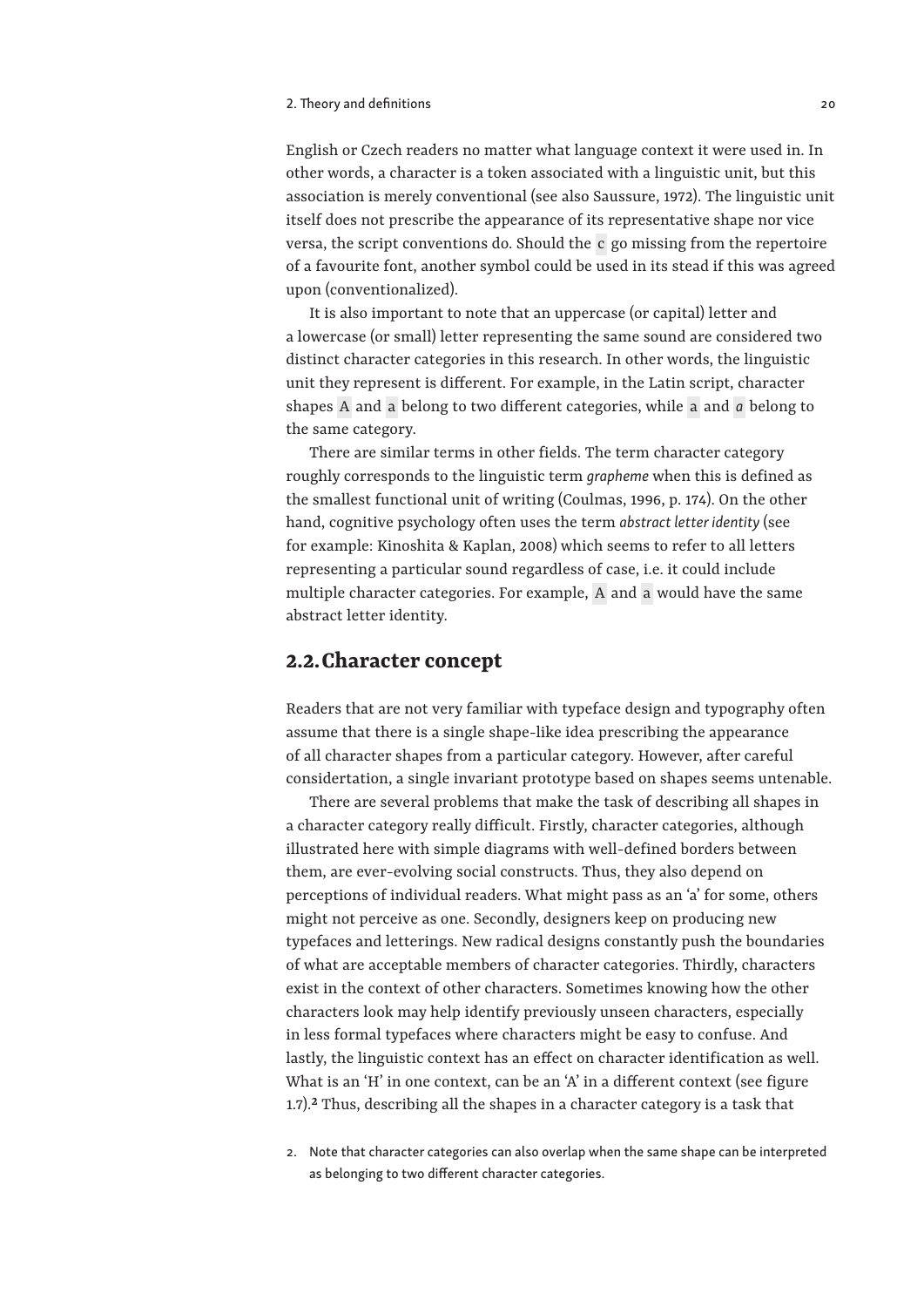#### 2. Theory and definitions and  $\overline{a}$  21

would involve not only describing the social construct, it would also require a working model of human perception and creativity in the context of character design, including all possible production processes. Clearly, this would be a difficult task.

Douglas Hofstadter (1982) challenged an idea that all character shapes belonging to a particular category could be described with a parametric shape-based prototype on the grounds of mathematical logic. Illustrating the difficulty of parametric approach with many variants of an 'a' (see figure 2.2), he suggested an interconnected web of general criteria that make up the idea of 'a' itself (Hofstadter, 1982). The exploration of the idea of 'a' and the automated creation of a coherent style were some of the objectives of the Letter Spirit project lead by Hofstadter within the Fluid Analogies Research Group in the 1990s and early 2000s (Hofstadter & McGraw, 1998; Rehling, 2001).

While it seems unfeasible to describe the whole domain of all shapes from a particular character category, it is possible to describe at least some subsets of the domain in order to make general comments about the character shapes included. Subsets of character shapes from the category domain can be described using *character concepts*. A character concept is yet another mode of using the term character. Essentially, it is any generalized description of character shapes. A character concept is not as general as a character category and not as specific as a character shape. There is no assumption being made regarding an approach taken to describe the shapes other than it has to focus on the visual aspects. It can be more or less general. The more general the concept, the larger the set of character shapes it describes, and so the larger the *character concept domain* (see figure 2.3).

Some character concepts can be used in the production of character shapes, e.g. in fonts which determine the shapes of characters in the context of reproduction technologies. However, other character concepts might not be suited for production, especially those that are very general. That being said, character concepts can always be used to judge whether a character shape belongs to their domain, that is, whether its shape complies with the concept's definition.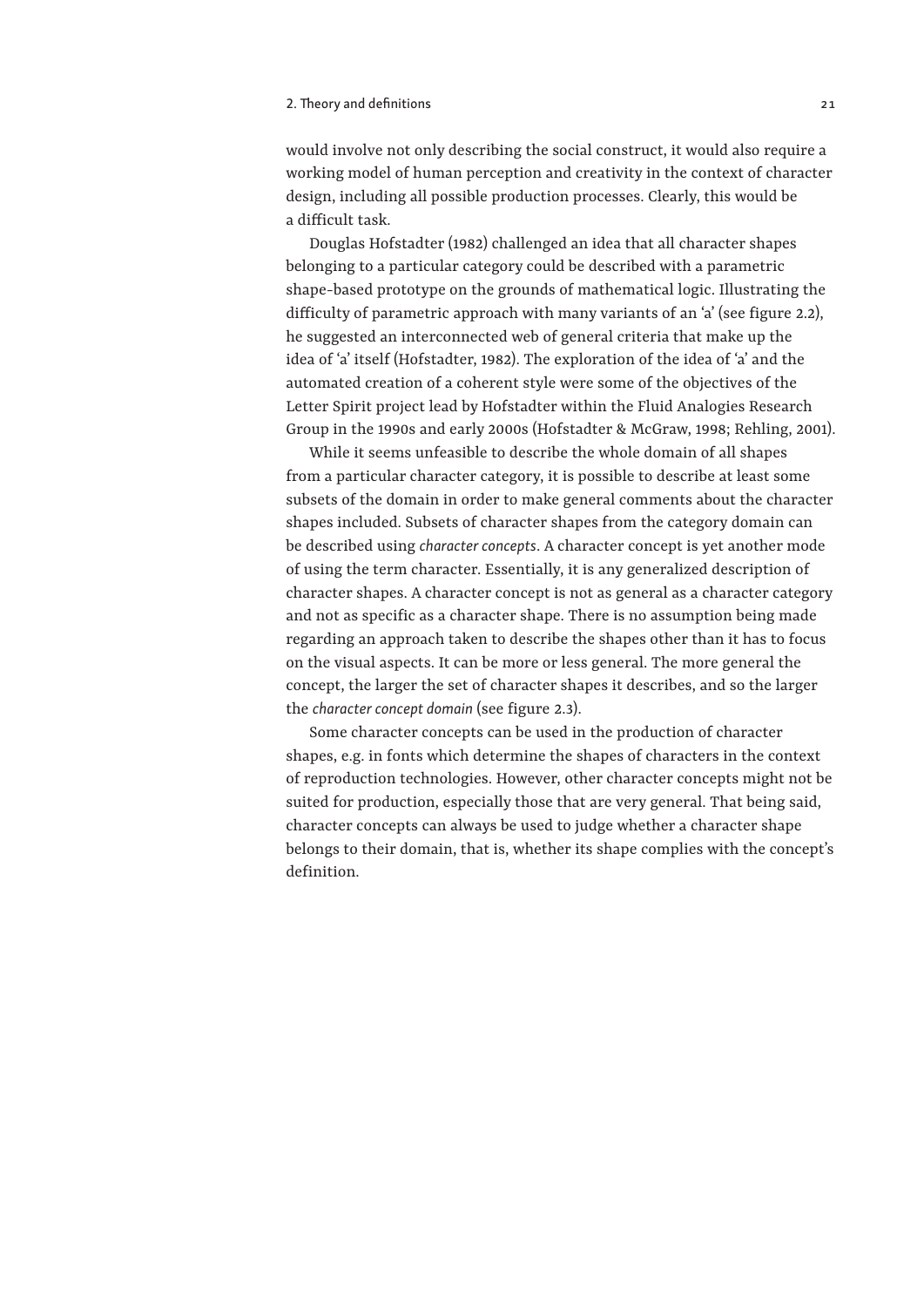2. Theory and definitions 22



FIGURE 2.2: The variety of shapes among 70 different letters 'a' shows how challenging it is to find a unifying description for all possible shapes of 'a' (from: Hofstadter and McGraw, 1998, p. 413).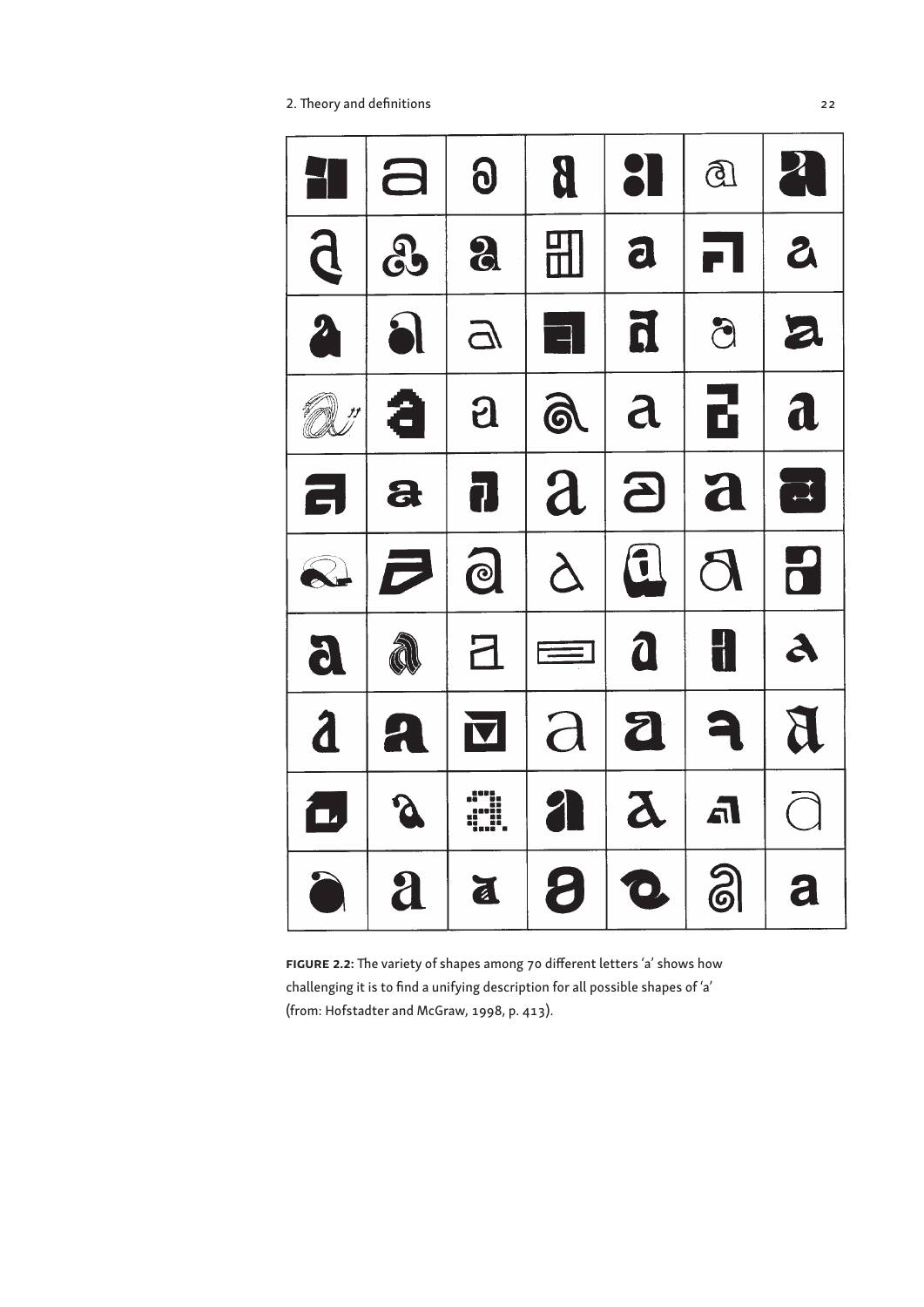

FIGURE 2.3: The domains of all potential character shapes (bases of the large cones) for particular character categories (points of the large cones) are compartmentalised by character concepts (points of the small cones) into smaller character concept domains (bases of the smaller cones).

For example, the character shape  a  could be conceptualized as "having an arch on the top that is smoothly connected to a vertical stem on its right side with a small loop tucked underneath the arch on the left side of the stem ..." either verbally or in some kind of formal system. Clearly, many other shapes of an 'a', would satisfy this fairly general description and thus fit within the domain of this concept.

On the other hand, an 'a' could be conceptualized by means of a much more precise geometric description of its contours, e.g. bézier curves in an OpenType font (Microsoft, 2018), which would significantly limit the number of all potential shapes of 'a' fitting this concept (see the 'a' on the left in figure 2.4).

It is worth noting that although geometric character concepts may seem very precise, they can still realise a set of different character shapes depending on the reproduction technology used. This has been thoroughly discussed by Richard Southall (2005) and others. Some coarse printers, for example those used in cash registers to print receipts, may produce very different results from high-resolution screens based on the same concept.

The geometric descriptions can be more general too: the concept of a letter 'a' in a variable OpenType font (Microsoft, 2018) that allows variation spanning from regular, to bold, and to black weight variant would be implemented differently from the example in the previous paragraph. The contours of the letter would be described using bézier curves and a set of values that specify how these curves change between the weight variants (see the three 'a's on the right in figure 2.4). The set of realised character shapes contains a multitude of weight variants of 'a' between regular, bold and black and their interpretations in various reproduction technologies. Thus, this character concept is more general.

Note that the more general character concepts can theoretically include other character concepts. In the examples above, all the character shapes of an 'a' realised using the single-style OpenType font can also be realised using the character concept for an 'a' from the Variable OpenType font (compare the concepts on the left with the concept on the right in figure 2.3 and both with figure 2.4).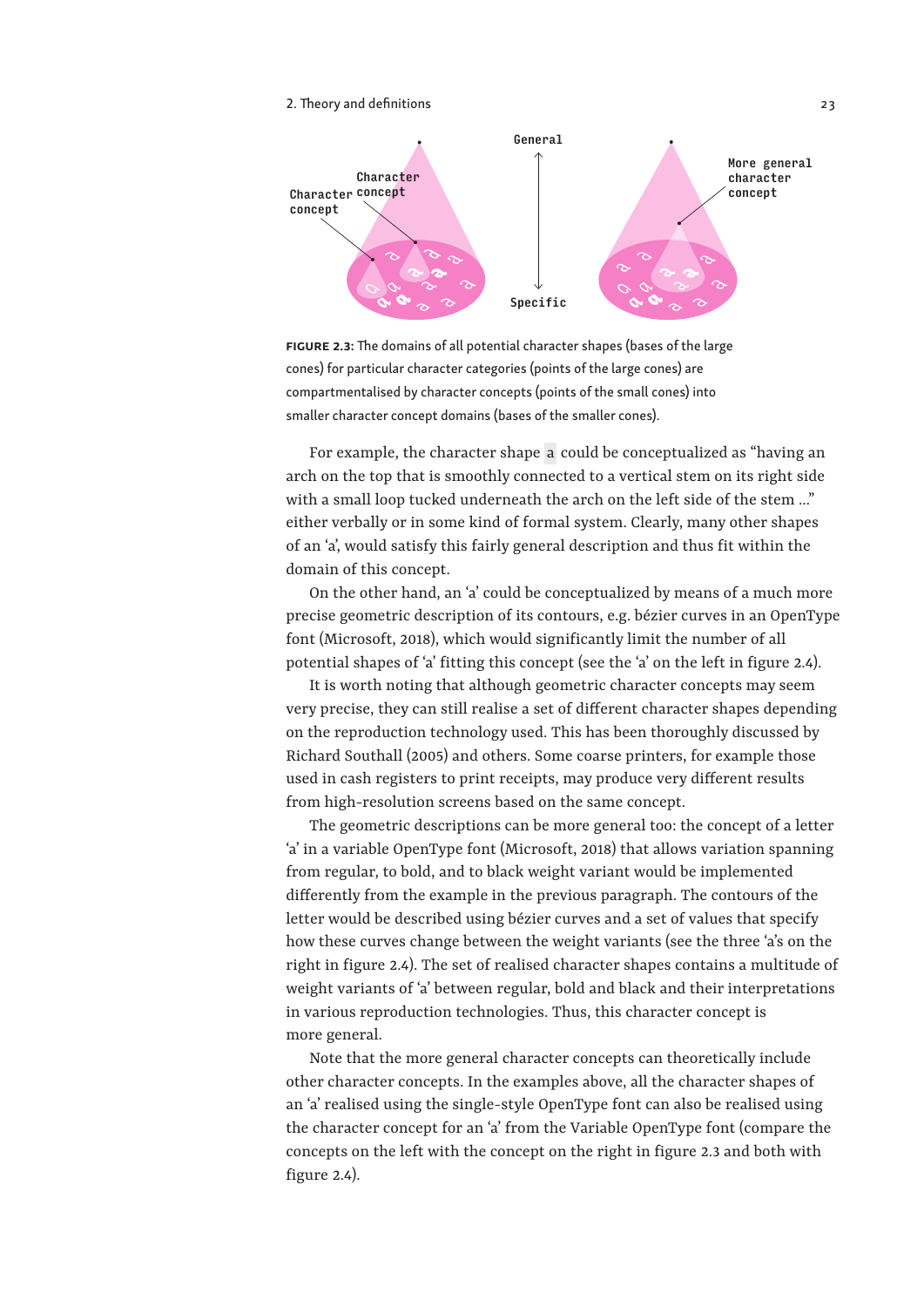Various ways of conceptualizing characters used in typeface design and font production will be discussed in chapter 4: *Approaches to character conceptualization*.

The idea of character concept is related to Debra Adams and Richard Southall's (1989) term "character appearance specification", Southall's (1991) terms "model" and "pattern", and McGraw's (1995, pp. 6–7) terms "letter concept, letter conceptualization, and letter plan". All of these are character concepts with varying levels of generalization.



FIGURE 2.4: Single-style OpenType fonts (the single 'a' on the left) represent character concepts as a set of bézier curves. Variable OpenType fonts (the three 'a's on the right) represent character concepts as a set of bézier curves for one character with associated values that specify how these curves change between character variants (illustrated by the arrows), in this case changing the weight of the characters. Only some of the control points (marked in magenta) defining bézier curves are shown and the contours are dotted to illustrate that only the control points are included in the concept, not all the points on the curves. Only some of the arrows indicating the variability are shown here for the sake of simplicity.

The model proposed in chapter 6 uses simple character concepts based on expert knowledge in an attempt to describe criteria readers might use when judging similarity of character shapes. Clarifying how these concepts relate to readers' similarity judgements will help answer the third research question: whether the coherence perceived by readers differs from the coherence intended by designers (see chapter 1). Understanding the difference in perception of coherence between designers and readers is an important step towards a better understanding of perception of typefaces.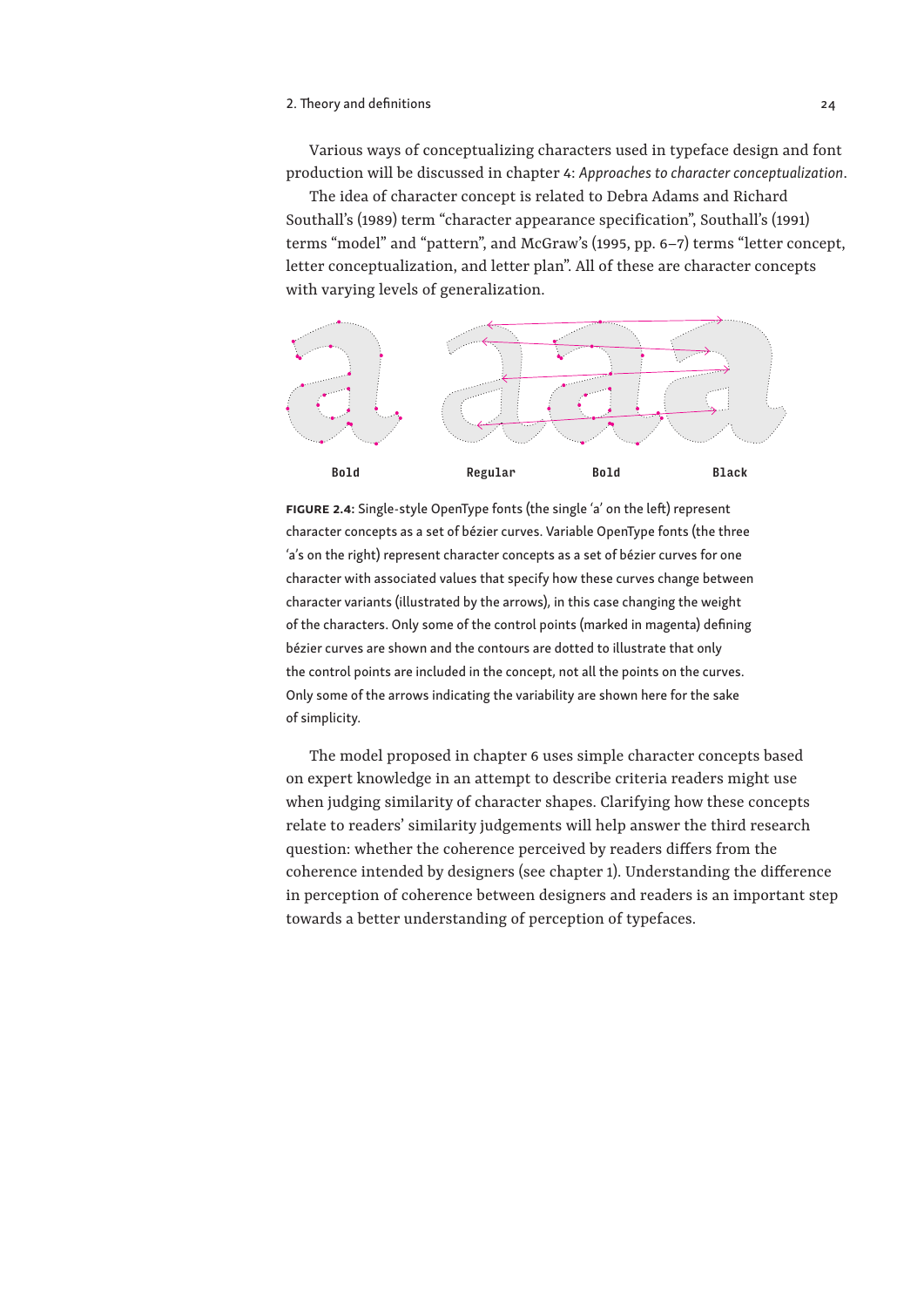#### **2.3.Writing and script**

The term *writing* in this work includes any use of characters to convey a message, in print, on screen, or in handwriting. For writing to be deciphered, one has to know the linguistic units conventionally associated with characters. In the words of Gerrit Noordzij (1973, p. 80): "Writing is a convention. […] Unconventional writing is no writing at all."

*Writing system* and *script* are two terms that are often used interchangeably although they can have distinct meanings. This work adheres to the definitions provided by Florian Coulmas (1989). He uses the term *writing system* to differentiate systems depicting linguistic units of different structural levels, e.g. alphabetic writing system, syllabic writing system, etc. Following his definition, the term *script* refers to a visual instantiation of a writing system, e.g. Latin script, Devanagari, etc. Further, he notes that the term *script* is often used as if scripts were inherently related to a given language and that this is only partly true. There are cases where one script is used by multiple languages, e.g. Devanagari is used for Hindi, Marathi, Nepali, and other languages. Admittedly, there are cases where there is just one language using a given script, e.g. Greek, or cases where one language uses multiple scripts, e.g. Serbian uses Latin as well as Cyrillic scripts. In addition, the rules for applying a script (its *orthography*) to a particular language may vary as well.

For the purpose of this work, and in line with Coulmas's notions, a script can be defined as a set of character categories used for writing, together with the general system of their use, i.e. orthography (see figure 2.5).**3** As the focus is on the visual, the scripts' orthographies will be discussed only briefly in chapter 3: *Overview of the scripts studied*.

3. The definition used in this work interprets a script as a contrast set. A contrast set is a set of categories that are mutually exclusive, i.e. contrasted, (Watson, 2005). Contrast sets are commonly used to describe various domains of human interest, e.g. temperature scales, colour palettes, countries, alphabets, and therefore should be a straightforward concept to work with. Using the concept of a contrast set will also allow for a clearer discussion about how individual character categories are formed and how they relate to each other.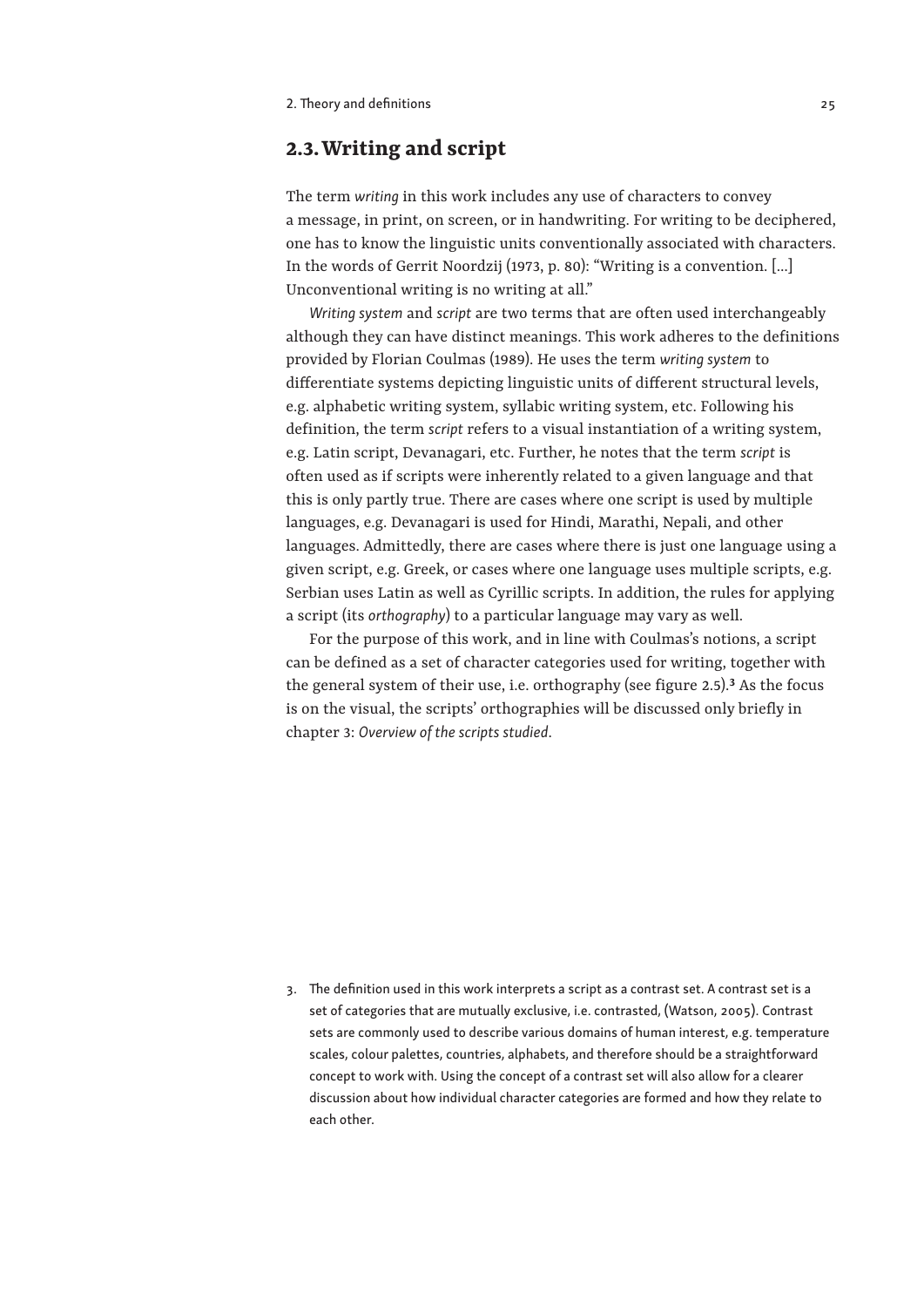#### 2. Theory and definitions and  $\sim$  26  $\sim$  26  $\sim$  26  $\sim$  26  $\sim$  26  $\sim$  26  $\sim$  26  $\sim$  26  $\sim$  26  $\sim$  26  $\sim$  26  $\sim$  26  $\sim$  26  $\sim$  26  $\sim$  26  $\sim$  26  $\sim$  26  $\sim$  26  $\sim$  26  $\sim$  26  $\sim$  26  $\sim$  26  $\sim$  26  $\sim$  27



FIGURE 2.5: An example of a script represented as a set of character categories. The Devanagari script is represented here with only a few character categories and shapes. The orthography is not illustrated.

#### **2.4.Typeface**

According to Adams and Southall (1989, p. 213), "a typeface is a set of appearance specifications for the objects that realise the characters of a script." Note that the term character as it is used in their article refers to what is called a character category in this work. Defining a typeface this way is practical as it clearly links characters to typefaces and to scripts. This allows for descriptions of relationships between characters at different levels of generalization.

Adapted to the already established terminology and rephrased to work within the context of multi-script typography, Adams and Southall's definition would read as: A typeface is a set of character concepts, each of them specifying character shapes for one of the character categories from one or more scripts (see figure 2.6).**4** Notably, a typeface defined this way can contain character concepts from multiple scripts. For example, the typeface Arial contains character concepts used for Latin and Cyrillic scripts.

Character concepts for a typeface are typically implemented in a *font*. The approach to conceptualisation is usually shared for all character concepts implemented by a font and is determined by the *font format*.

Character concepts included in typefaces and fonts are the results of typeface designers' work. It is an inherent part of typeface designer's job to make sure the character concepts determine character shapes that can be recognized as belonging to the corresponding character category. Their failure at this task leads to less readable fonts which may lead to readers misreading the intended message.

4. It is worth noting that some designers (e.g. Bigelow, 1985) consider typefaces as coherent by definition. With such a definition, to be able to say precisely what is and what is not a typeface would require a definition of coherence and the criteria used to assess the presence or level of coherence in a typeface. In order to avoid any assumption regarding coherence, this research uses a definition where coherence is not considered a necessary quality of a typeface.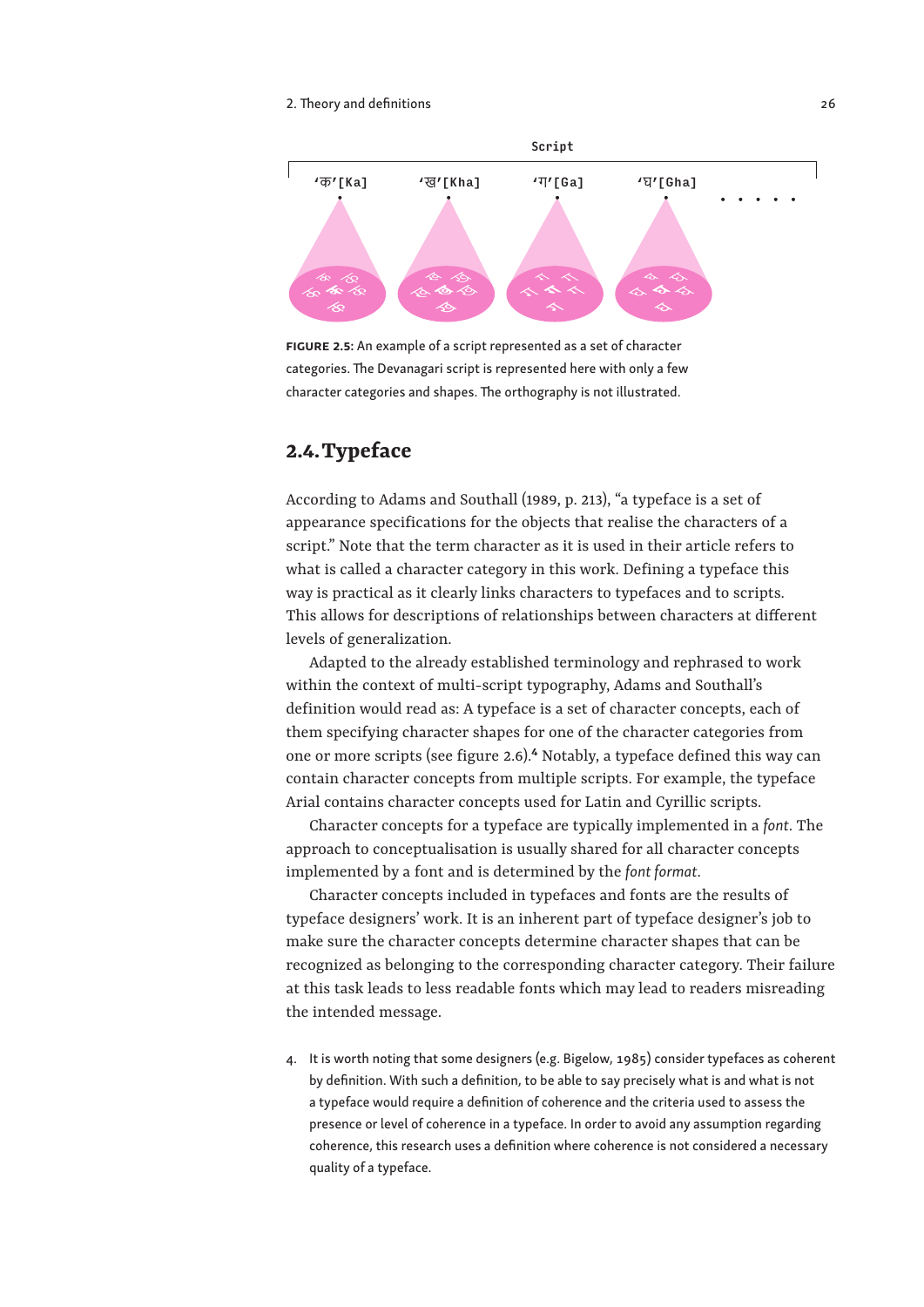#### 2. Theory and definitions and  $\frac{27}{2}$



FIGURE 2.6: Relationships between a script consisting of character categories (points of the large cones), a typeface consisting of character concepts (points of the small cones), and character shapes (within the bases of the cones).

To avoid ambiguity, it is worth mentioning that the term *typeface* is commonly used in a broad sense by designers. The scope of this use has been thoroughly discussed by Robin Kinross (2002) without a definitive resolution. Fred Smeijers's (1996, p. 16) definition of a typeface as "a set of types over a whole range of sizes" seems to be the most generally accepted. According to him, the idea of a typeface emerged gradually around the 16th century when individual fonts for specific sizes began to be joined by a consistent, unifying notion of their forms. Later, variants, such as italic, small capitals, bold, light, and more, were included within the notion of a typeface as well. Thus, the term came to be used as a user-oriented umbrella term to suggest design coordination or compatibility of its constituents. To avoid confusion, the term *type family* is used for this broader meaning of the term (see figure 2.7).

| Arek Extrabold | <b>Arek Extrabold Italic</b> |
|----------------|------------------------------|
| Arek Bold      | Arek Bold Italic             |
| Arek Semibold  | Arek Semibold Italic         |
| Arek Regular   | Arek Italic                  |
|                |                              |

FIGURE 2.7: The type family Arek contains multiple variants, e.g. uprights (left) and italics (right) in the following weights (top to bottom): Regular, Semibold, Bold, Extrabold.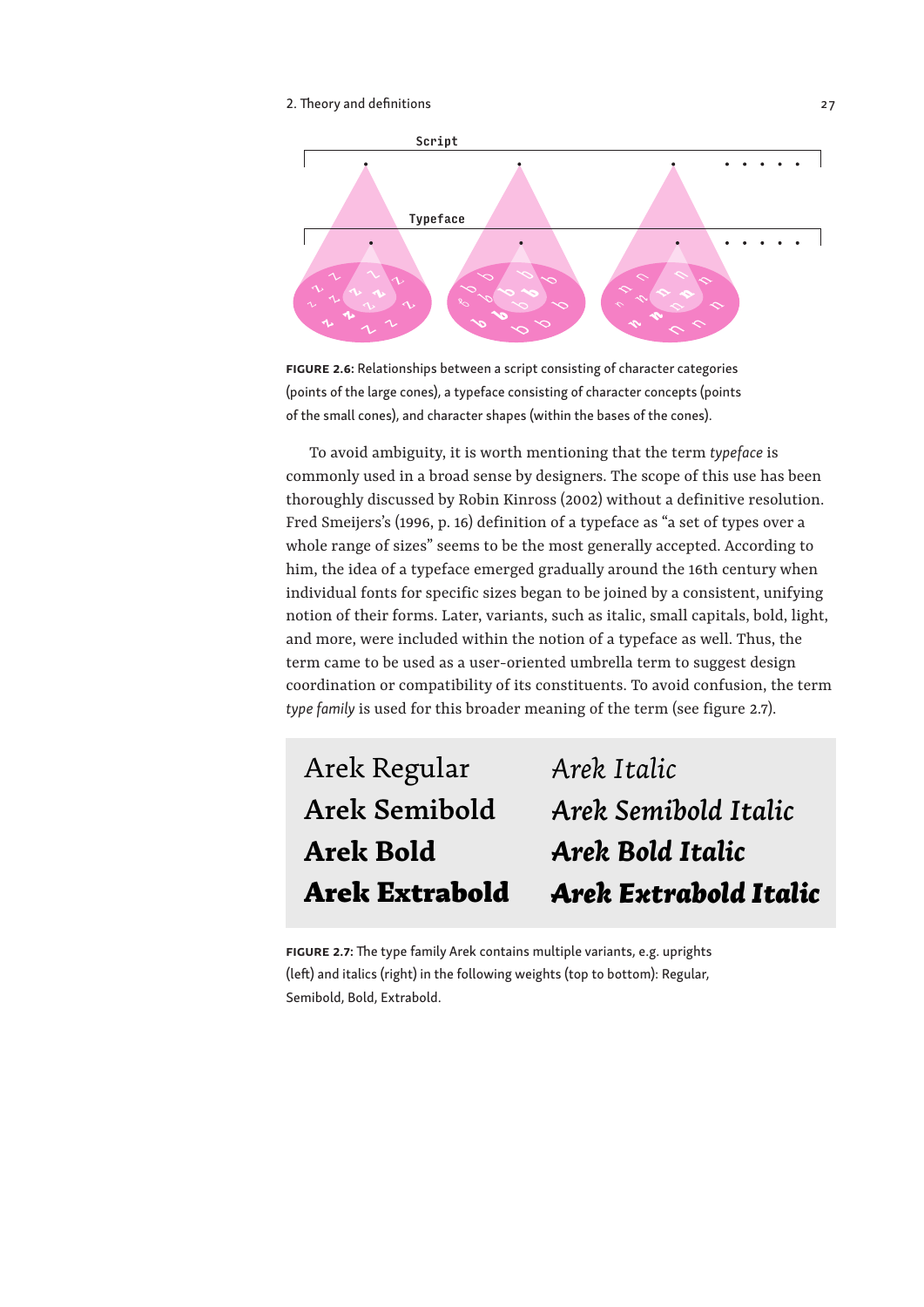#### **2.5.Similarity and coherence**

Where similarity refers to relationships between individual objects, coherence refers to an overall quality. In this work *coherence* is viewed simply as a structure of individual similarity relationships between characters. Thus there can be a coherence of a group of character shapes, coherence of character concepts (i.e. *typeface coherence*), and coherence of character categories. The conventional coherence of character categories from the same script is called *script conventions*.

Defining characters as visual entities with different modes means that conclusions can be made about character concepts within a typeface based on the evidence about material character shapes. And analogically, conclusions about general character categories within scripts can be based on evidence about the character concepts or character shapes. Thus, the similarities between character shapes can be aggregated and taken as evidence of inter-concept and inter-category similarity relationships and coherence (see figure 2.8). Note that none of this would be possible if characters or character categories were defined as abstract entities.

The key to understanding script conventions and typeface coherence is character similarity which is studied empirically in chapter 5 and theoretically in chapter 6.



FIGURE 2.8: Similarity relationships between character shapes constitute the basis for similarity relationships between character concepts in typefaces and conventional similarity relationships between character categories from a script.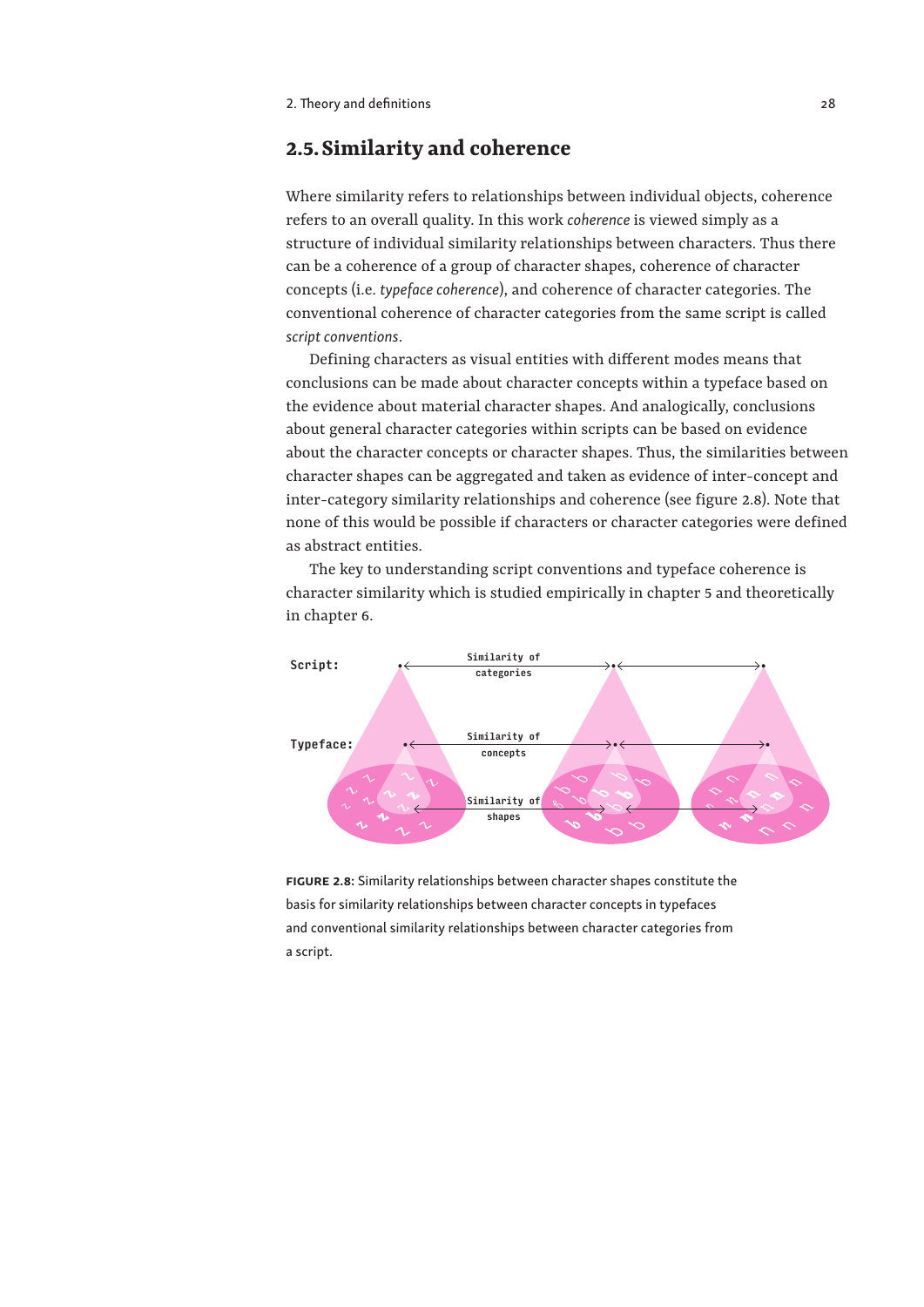#### **2.6.Style**

The term *style* is commonly used with various meanings. It may be used to suggest something exceptional ("This typeface has style!"); it may refer to a particular period of time ("It has been designed in the art deco style."); it may refer to an artist's personal voice ("He has a peculiar style."); or it may refer to a particular variant of a typeface or a single-style font from a type family ("Let's use the bold-style font for the headline."). In addition, it may be understood as a non-essential part of a shape's appearance, particularly in visual communication and web design where styles are often defined independently of the shapes or content they are assigned to ("Make sure the footnotes and sidenotes have the same style applied to them, including the colour and rounded section border."). The many different usages of the term style make it difficult to use in academic writing. Nonetheless, it is an important term in design practice and it is useful to relate the present study of coherence to it.

For visual arts and for art history in particular, style is one of the central issues and there are several key texts that discuss it. In particular, Ernst Gombrich (2009) and Meyer Schapiro (1994) have achieved sufficiently general definitions which permit their transfer to typeface design.

Gombrich (2009, p. 129) defines style as: "a distinctive, and therefore recognisable, way in which an act is performed or an artifact made or ought to be performed and made". The stress here is on recognizability and distinctiveness rather than on similarity to other acts or artefacts. Gombrich develops this further by quoting Stephen Ullman (1957, p. 6): "The pivot of the whole theory of expressiveness is the concept of choice. There can be no question of style unless the speaker or writer has the possibility of choosing between alternative forms of expression."**5** In this view, an object can have a style only when it is clearly distinct from others it is compared to and when there is a variety of alternative forms—this is referred to as a *stylistic space* in this work.

In order to compare objects or forms to say whether they are similar or distinct, there has to be a set of criteria that allows for the comparison—a system that allows describing different objects in a compatible way in order to compare them. For example, one can imagine comparing a chair and table by saying they share the same upholstery and wood carving. In this case, the different pieces of furniture have been described as "objects with upholstery and carving" and that permits further discussion. It might

5. The word 'choice' may seem to suggest an author's ultimate understanding of the final object and control over its interpretation. It was already discussed in the introduction that this is not always the case. There is a difference between the intention of the designer and the intention of the reader.